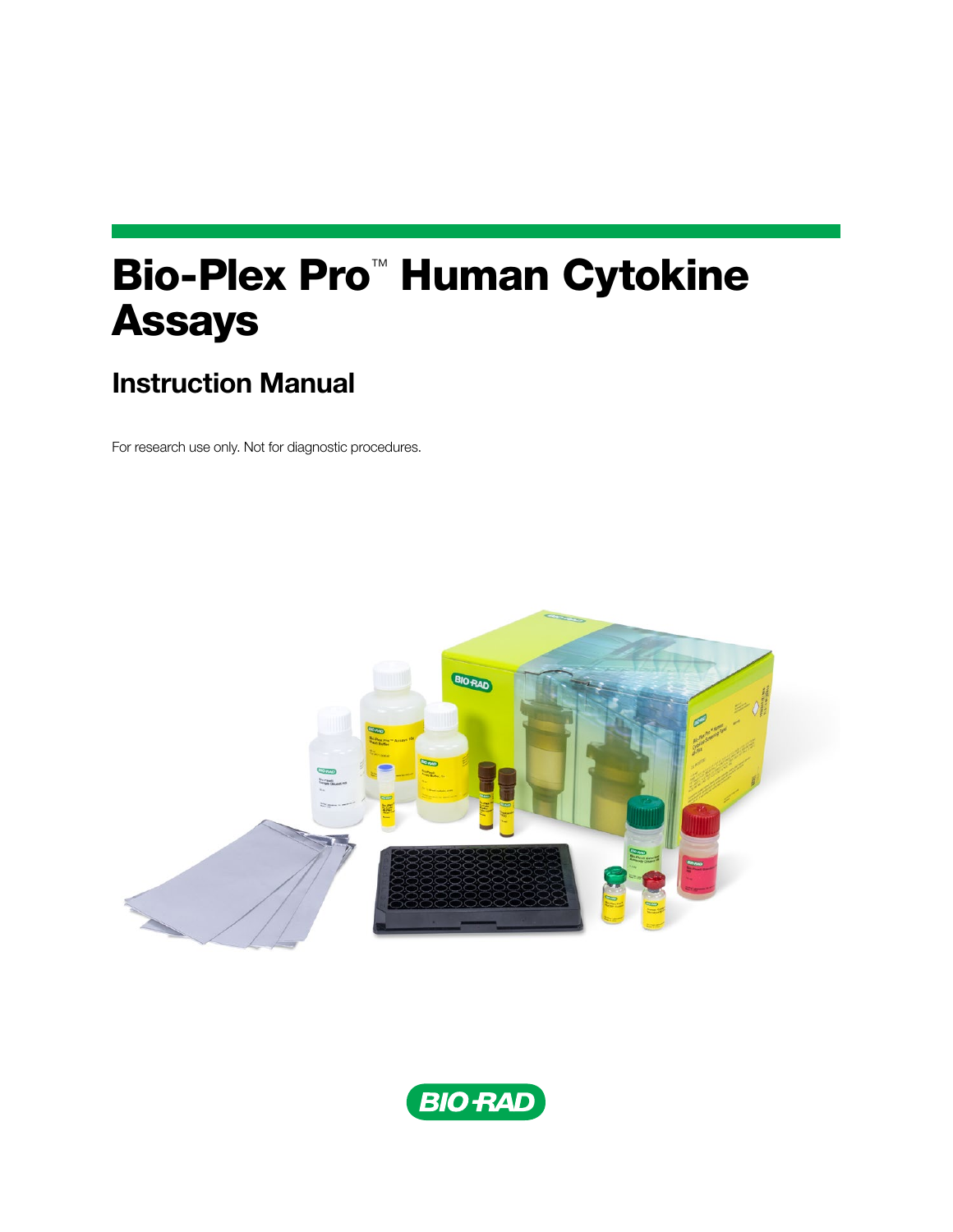# Table of Contents

| <b>Section 1</b>  |                                                                                                                 |
|-------------------|-----------------------------------------------------------------------------------------------------------------|
| <b>Section 2</b>  |                                                                                                                 |
| Section 3         |                                                                                                                 |
| Section 4         |                                                                                                                 |
| <b>Section 5</b>  |                                                                                                                 |
| Section 6         |                                                                                                                 |
| <b>Section 7</b>  |                                                                                                                 |
|                   |                                                                                                                 |
|                   |                                                                                                                 |
|                   |                                                                                                                 |
|                   |                                                                                                                 |
|                   |                                                                                                                 |
|                   |                                                                                                                 |
|                   |                                                                                                                 |
|                   | 8. Run Assay (and all and all and all and all and all and all and all and all and all and all and all and all a |
|                   |                                                                                                                 |
| Section 8         |                                                                                                                 |
| <b>Section 9</b>  |                                                                                                                 |
| <b>Section 10</b> |                                                                                                                 |
| <b>Section 11</b> |                                                                                                                 |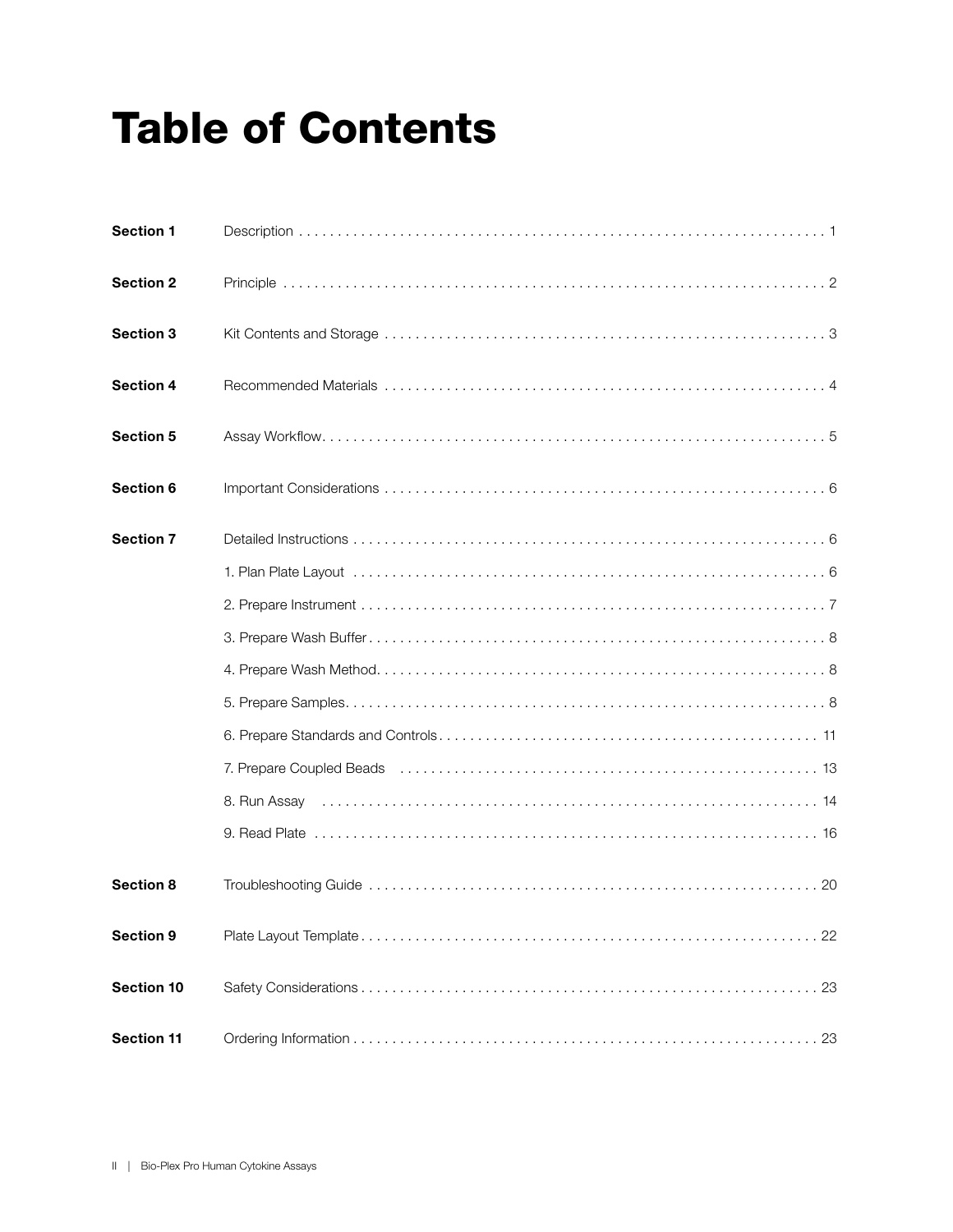# <span id="page-2-0"></span>Section 1 **Description**

Cytokines and chemokines are extracellular mediators and regulators within a signaling network between cells and are key modulators of inflammation, participating in acute and chronic conditions via a complex network of interactions. The Bio-Plex Pro™ Human Cytokine Assays are designed for quantification of a panel of 48 cytokines, chemokines, and growth factors in serum, plasma, culture supernatant, and many other sample types. Table 1 shows the assays in the panel and their respective bead regions.

| Assay         | <b>Bead Region</b> | Assay        | <b>Bead Region</b> | Assay         | <b>Bead Region</b> |
|---------------|--------------------|--------------|--------------------|---------------|--------------------|
| <b>CTACK</b>  | 72                 | $IL-5$       | 33                 | M-CSF         | 67                 |
| Eotaxin       | 43                 | $IL-6$       | 19                 | <b>MIF</b>    | 35                 |
| FGF basic     | 44                 | $IL-7$       | 74                 | <b>MIG</b>    | 14                 |
| G-CSF         | 57                 | $IL-8$       | 54                 | $MIP-1a$      | 55                 |
| GM-CSF        | 34                 | $IL-9$       | 77                 | $MIP-1B$      | 18                 |
| GRO-a         | 61                 | $IL-10$      | 56                 | <b>B-NGF</b>  | 46                 |
| <b>HGF</b>    | 62                 | IL-12 (p70)  | 75                 | PDGF-BB       | 47                 |
| ICAM-1*       | 12                 | IL-12 (p40)  | 28                 | <b>RANTES</b> | 37                 |
| $IFN-\alpha2$ | 20                 | $IL-13$      | 51                 | <b>SCF</b>    | 65                 |
| $IFN-\gamma$  | 21                 | $IL-15$      | 73                 | SCGF-B        | 78                 |
| $IL-1a$       | 63                 | $IL-16$      | 27                 | $SDF-1a$      | 22                 |
| $IL-1B$       | 39                 | IL-17A       | 76                 | $TNF-\alpha$  | 36                 |
| IL-1RA        | 25                 | $IL-18$      | 42                 | $TNF-B$       | 30                 |
| $IL-2$        | 38                 | $IP-10$      | 48                 | <b>TRAIL</b>  | 66                 |
| IL-2Ra        | 13                 | LIF          | 29                 | VCAM-1*       | 15                 |
| IL-3          | 64                 | MCP-1 (MCAF) | 53                 | VEGF-A        | 45                 |
| $IL-4$        | 52                 | MCP-3        | 26                 |               |                    |

\* Due to difference in dilution factors, ICAM-1 and VCAM-1 cannot be multiplexed with other assays.

By compiling profiles of a series of cytokine and chemokine markers, the assay panel provides more data from each sample, saving both money and time. These multiplex assays are highly suitable for researchers looking for predictive biomarkers using small sample volumes (12.5 µl per well). The assays can be run in a significantly shorter time (~2 hr) than conventional enzyme-linked immunosorbent assay (ELISA) techniques.

Visit [bio-rad.com/bio-plex](http://bio-rad.com/bio-plex) for more information.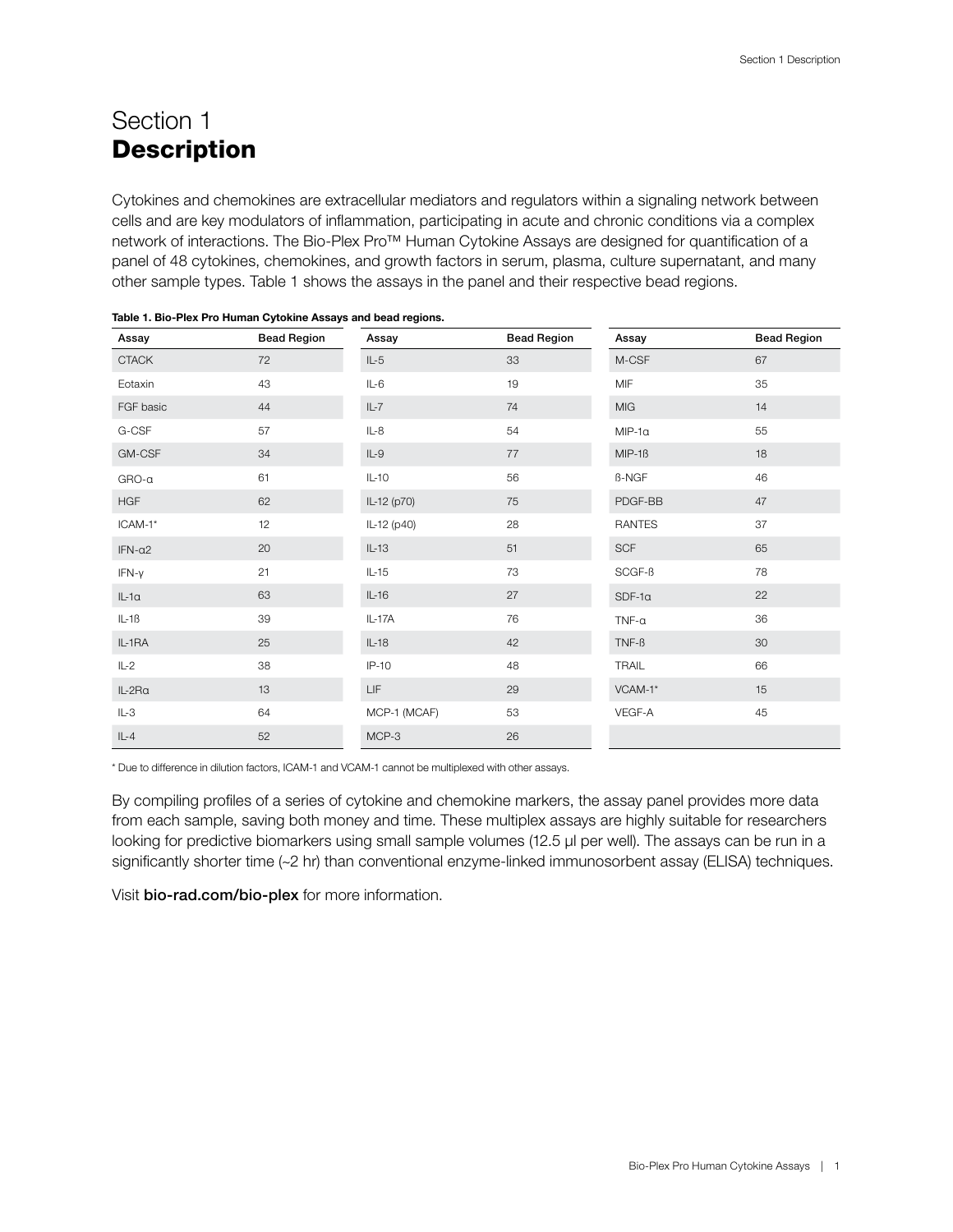# Section 2 Principle

### **Technology**

There are three core elements of the Bio-Plex® Multiplex System:

- Fluorescently dyed magnetic microspheres (also called beads), each with a distinct color code or spectral address to permit discrimination of individual tests in a multiplex suspension. This allows simultaneous detection of up to 500 different molecules in a single well of a 96-well microplate on the Bio-Plex 3D Suspension Array System, up to 100 different molecules on the Bio-Plex 200 System, and up to 50 different molecules on the Bio-Plex® MAGPIX™ Multiplex Reader
- A dedicated plate reader. The Bio-Plex 200 and Bio-Plex 3D Systems are flow cytometry–based instruments with two lasers and associated optics to measure the different molecules bound to the surface of the beads
- A high-speed digital signal processor that efficiently manages the fluorescence data

# Assay Format

Bio-Plex Pro™ Assays are sandwich immunoassays formatted on magnetic beads. The assay principle is similar to that of a sandwich ELISA (Figure 1). Capture antibodies directed against the desired biomarker are covalently coupled to the beads. Coupled beads react with the sample containing the biomarker of interest. After a series of washes to remove unbound protein, a biotinylated detection antibody is added to create a sandwich complex. The final detection complex is formed with the addition of streptavidin-phycoerythrin (SA-PE) conjugate. Phycoerythrin serves as a fluorescent indicator, or reporter.



Fig. 1. Bio-Plex sandwich immunoassay.

# Data Acquisition and Analysis

Data from the reactions are acquired using a Bio-Plex System or similar Luminex based Reader. For example, when a multiplex bead suspension is drawn into the Bio-Plex 200 Reader, a red (635 nm) laser illuminates the fluorescent dyes within each bead to provide bead classification and thus assay identification. At the same time, a green (532 nm) laser excites PE to generate a reporter signal, which is detected by a photomultiplier tube (PMT). A high-speed digital processor manages data output, and Bio-Plex Manager™ Software presents data as median fluorescence intensity (MFI) as well as concentration (pg/ml). The concentration of analyte bound to each bead is proportional to the MFI of reporter signal.

Data from multiple instrument runs can be combined into a single project for easy data management, quick visualization of results, and simple statistical analysis using Bio-Plex Data Pro™ Software.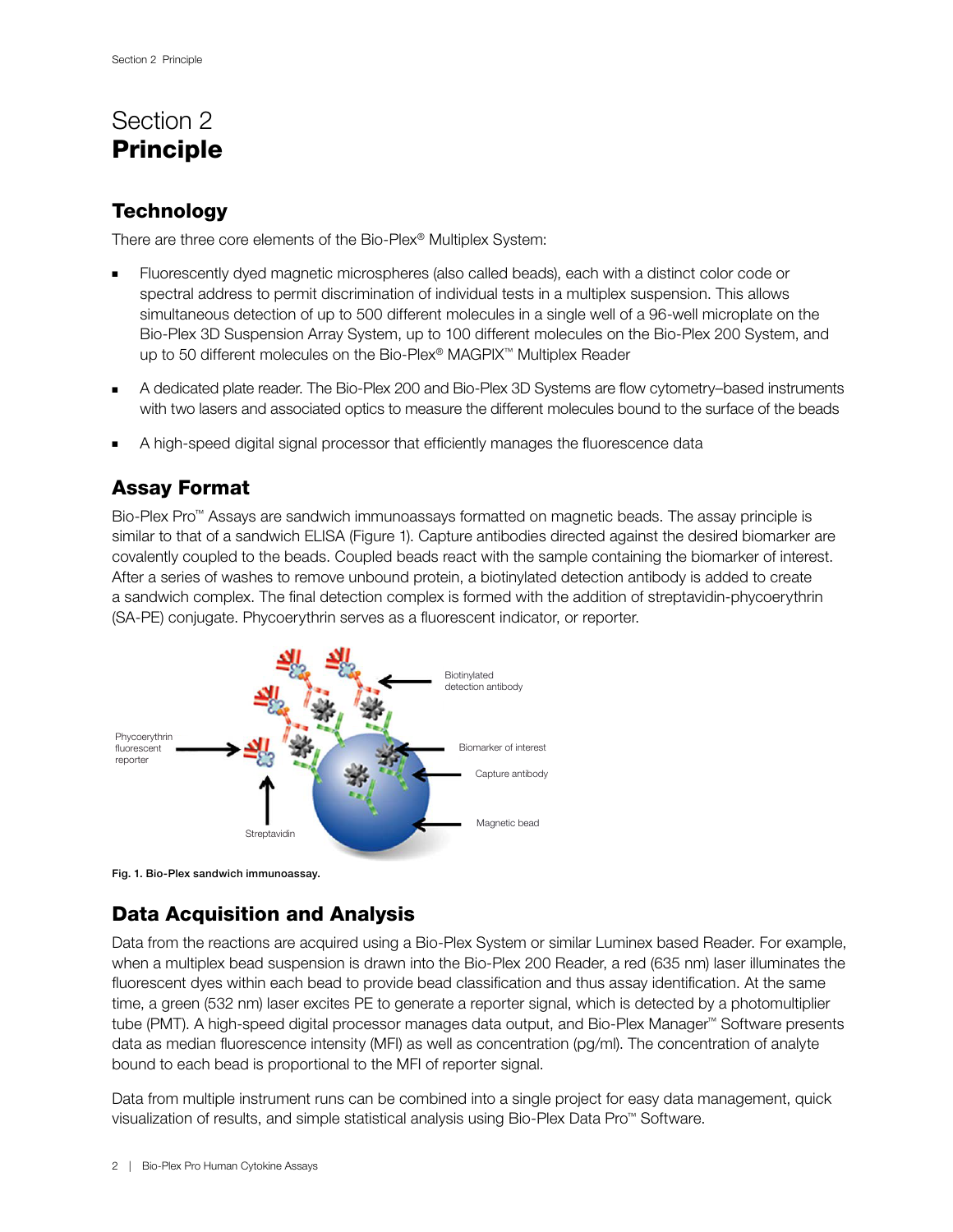# <span id="page-4-0"></span>Section 3 Kit Contents and Storage

## Reagents Supplied

Bio-Plex Pro™ Human Cytokine Assays are available in a convenient all-in-one kit format that includes assay reagents, diluents, and buffers in a single box (Table 2).

| Component                                               | Quantity    |
|---------------------------------------------------------|-------------|
| Coupled magnetic beads. Multiplex: 10x; singleplex: 20x | 1 tube      |
| Detection antibodies. Multiplex: 10x; singleplex: 20x   | 1 tube      |
| Standards                                               | 1 vial      |
| Quality control*                                        | 1 vial      |
| Sample diluent HB                                       | 1 bottle    |
| Detection antibody diluent HB                           | 1 bottle    |
| Standard diluent HB                                     | 1 bottle    |
| Assay buffer                                            | 1 bottle    |
| Wash buffer (10x)                                       | 1 bottle    |
| Streptavidin-PE (100x)                                  | 1 tube      |
| Assay plate (96-well flat bottom plate)                 | 1 plate     |
| Sealing tape                                            | 1 pack of 4 |
| Assay quick guide                                       | 1 booklet   |
| Product data sheet                                      | 1 sheet     |

Table 2. Contents of 1 x 96-well kit.

\* Provided with the premixed panel only.

### Storage and Stability

Kit contents should be stored at 4°C and never frozen. Coupled magnetic beads and streptavidin-PE should be stored in the dark. All components are guaranteed for a minimum of 6 months from the date of purchase when stored as specified.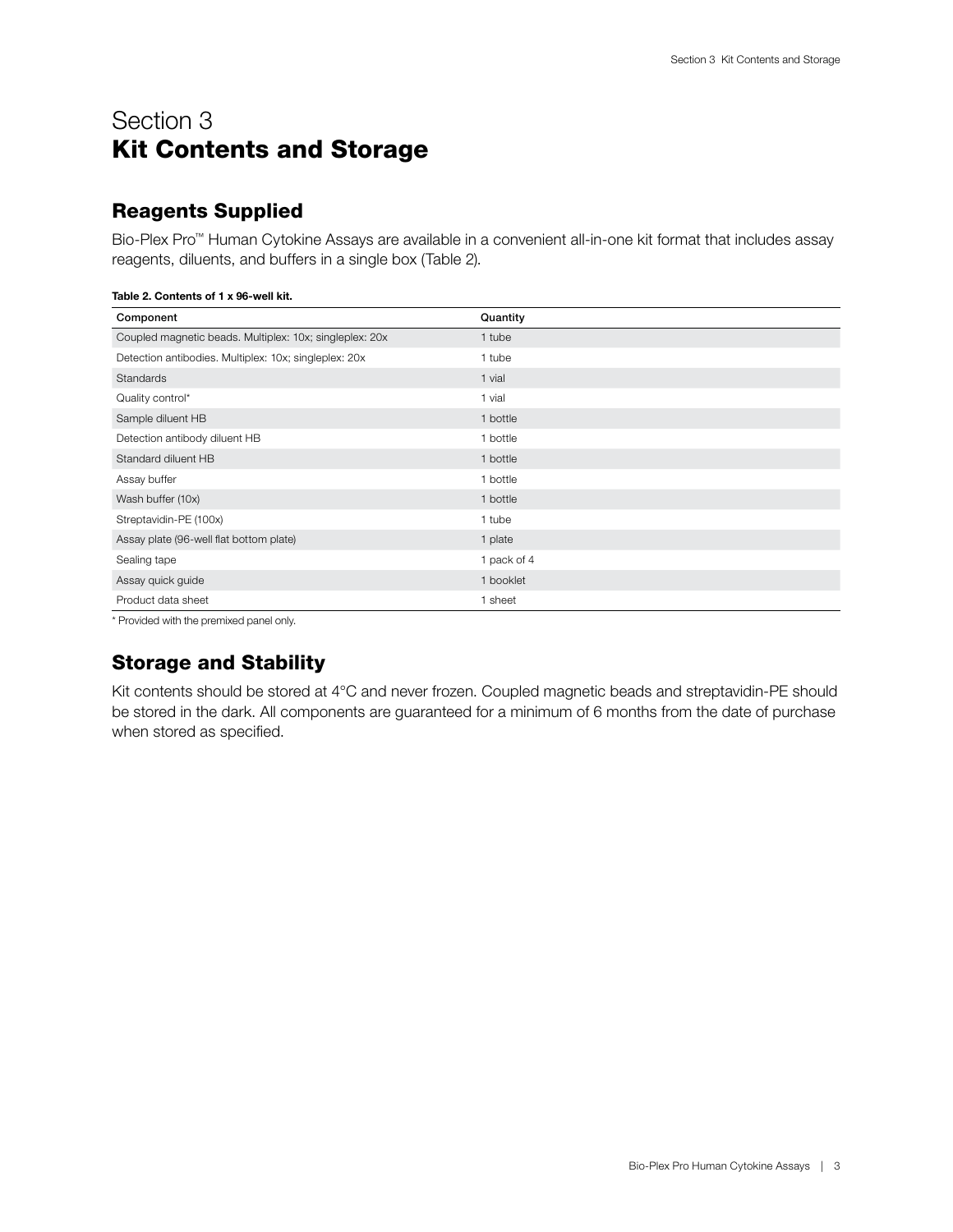# <span id="page-5-0"></span>Section 4 Recommended Materials

For recommended materials, see Table 3.

#### Table 3. Recommended materials.

| Item                                                                                                                                                                                      | <b>Ordering Information</b>                                   |
|-------------------------------------------------------------------------------------------------------------------------------------------------------------------------------------------|---------------------------------------------------------------|
| Bio-Plex Pro™ Human Cytokine Screening Assay<br>Quick Guide                                                                                                                               | Document #10000092046 (download at bio-rad.com/bio-plex)      |
| Bio-Plex <sup>®</sup> Validation Kit 4.0<br>Note: Run the validation kit monthly to ensure optimal performance of<br>fluidics and optics systems                                          | Bio-Rad catalog #171203001                                    |
| <b>Bio-Plex Calibration Kit</b><br>Note: Run the calibration kit daily to standardize the fluorescence signal                                                                             | Bio-Rad catalog #171203060                                    |
| Bio-Plex Pro Wash Station<br>For use with magnetic bead-based assays only                                                                                                                 | Bio-Rad catalog #30034376                                     |
| Bio-Plex Handheld Magnetic Washer<br>For use with magnetic bead-based assays only                                                                                                         | Bio-Rad catalog #171020100                                    |
| Bio-Plex Pro Flat Bottom Plates (40 x 96-well)<br>For magnetic separation on the Bio-Plex Pro<br>Wash Station                                                                             | Bio-Rad catalog #171025001                                    |
| Titertube <sup>®</sup> Micro Test Tubes<br>For preparing replicate standards, samples, and controls prior to loading<br>the plate                                                         | Bio-Rad catalog #2239390                                      |
| Microtiter Plate Shaker<br>IKA MTS 2/4 Shaker for 2 or 4 microplates or<br>Barnstead/Lab-Line Titer Plate Shaker Model 4625<br>(or equivalent capable of 300-1,100 rpm)                   | IKA catalog #3208000<br>VWR catalog #57019-600                |
| BR-2000 Vortexer                                                                                                                                                                          | Bio-Rad catalog #1660610                                      |
| Reagent reservoirs, 25 ml<br>For capture beads and detection antibodies                                                                                                                   | VistaLab catalog #3054-1002 or<br>VistaLab catalog #3054-1004 |
| Reagent reservoir, 50 ml<br>For reagents and buffers                                                                                                                                      | VistaLab catalog #3054-1006                                   |
| Acrodisc PF Syringe (25 mm) with Supor Membrane (0.8/0.2 µm), sterile                                                                                                                     | Pall Corporation catalog #4187                                |
| Other: 5 or 15 ml polypropylene tubes for reagent dilutions, calibrated<br>pipets, pipet tips, sterile distilled water, absorbent paper towels, and 1.5 or<br>2 ml microcentrifuge tubes. |                                                               |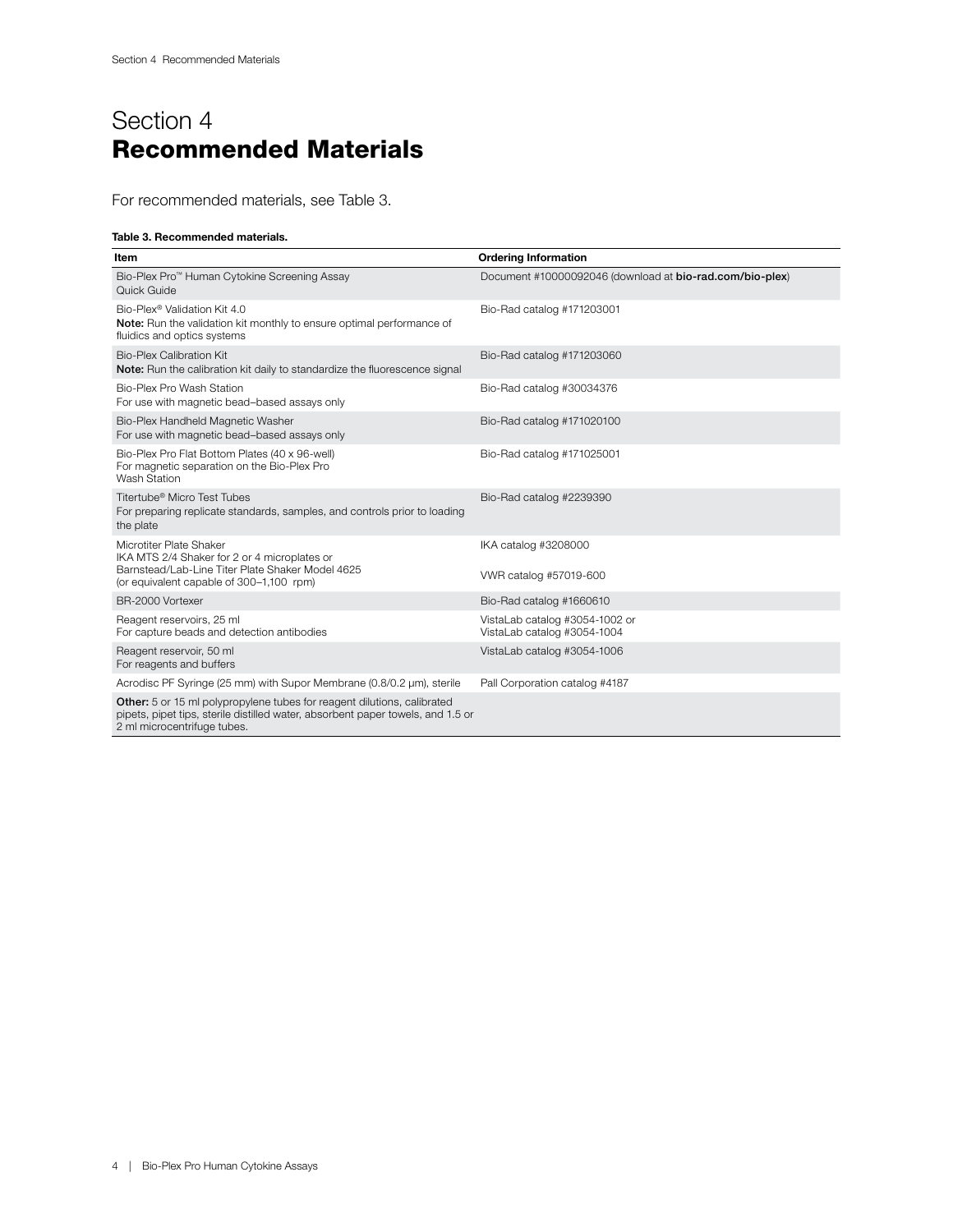# <span id="page-6-0"></span>Section 5 Assay Workflow



Note: Once thawed, keep samples on ice. Prepare dilutions just prior to the start of the assay and equilibrate to room temperature before use.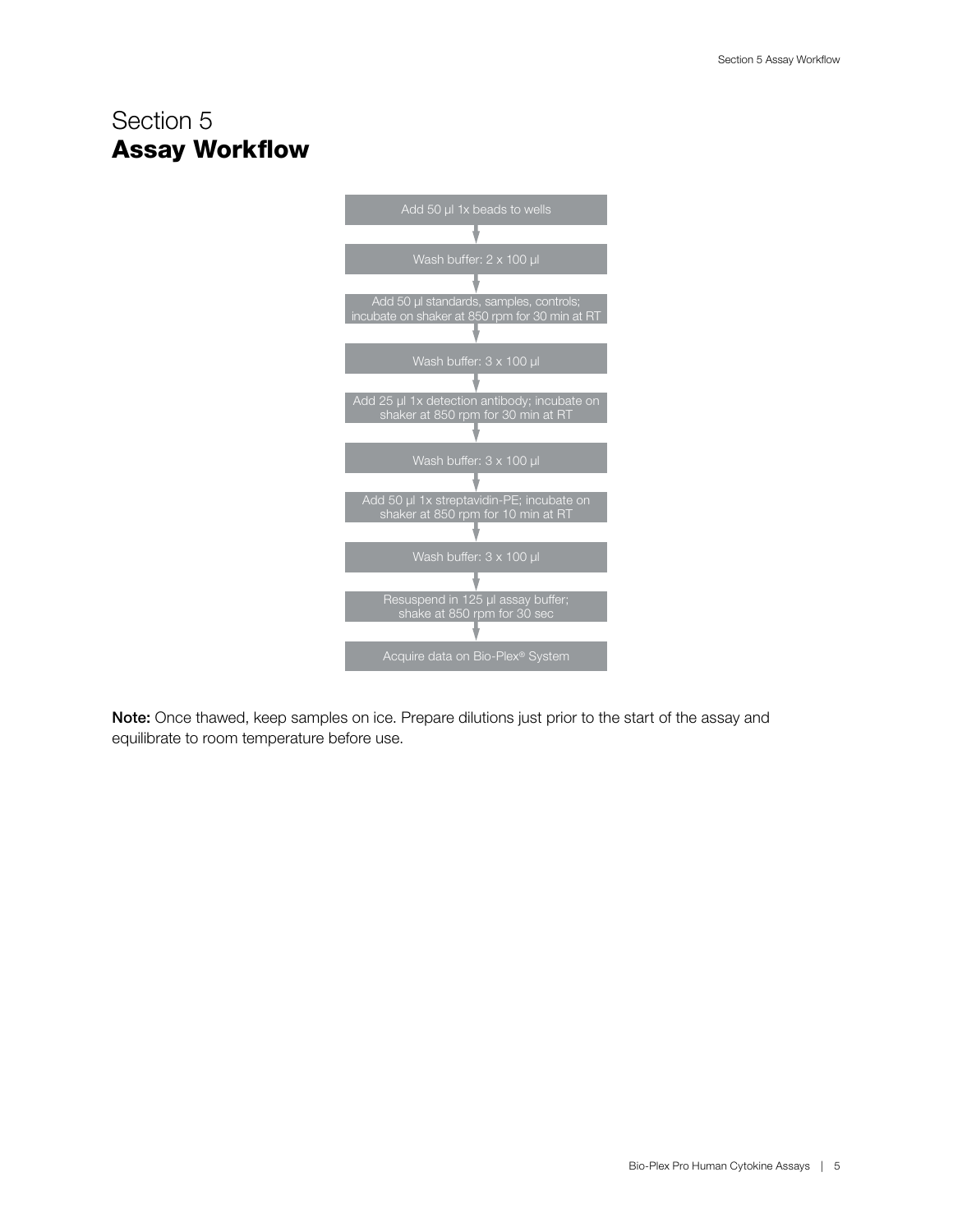# <span id="page-7-0"></span>Section 6 Important Considerations

### Instruments and Software

The Bio-Plex Pro™ Assays described in this manual are compatible with all currently available Luminex based life science research instruments. Assays can be read and analyzed with either Bio-Plex Manager™ Software or Luminex xPONENT Software (see Read Plate in section 7).

## Assay Procedures

Pay close attention to specific assay reagents and incubation times, as they have been specifically optimized for each assay panel. Do not mix analytes between different Bio-Plex® Panels or Reagent Kits. This kit uses Bio-Plex Pro Reagent Kit 3. Bead regions for all analytes are listed in Table 1.

## Assay Quick Guide

Each assay kit comes complete with a printed Bio-Plex Pro Assay Quick Guide (document #10000095995), which can be used to prepare and run a full 1 x 96-well assay plate. Users can also download a copy at [bio-rad.com/bio-plex](http://bio-rad.com/bio-plex).

# Section 7 Detailed Instructions

The following pages provide detailed instructions for each step of the assay procedure, including preparation, running the assay, and reading the plate with Bio-Plex Manager™ and Luminex xPONENT Software.

# 1. Plan Plate Layout

Determine the total number of wells in the experiment using the plate layout template on page 22 or the Plate Formatting tab in Bio-Plex Manager software. A suggested plate layout is shown in Figure 2, with all conditions in duplicate.

Note: For detailed instructions about plate formatting in Bio-Plex Manager Software, see Read Plate in this section.

- 1. Assign the standards to columns 1 and 2, with the highest concentration in row A and the lowest concentration in row H.
- 2. Assign the blank to wells A3 and A4. The blank should consist of the chosen standard diluent HB. Note that Bio-Plex Manager Software automatically subtracts the blank (B) median fluorescence intensity value from all other assay wells.
- 3. Assign the kit control to wells B3 and B4.
- 4. The remainder of the plate is available for samples.
- 5. Calculate the required volumes of beads, detection antibody, and streptavidin-PE using Tables 7–8, 10–11, and 12, respectively.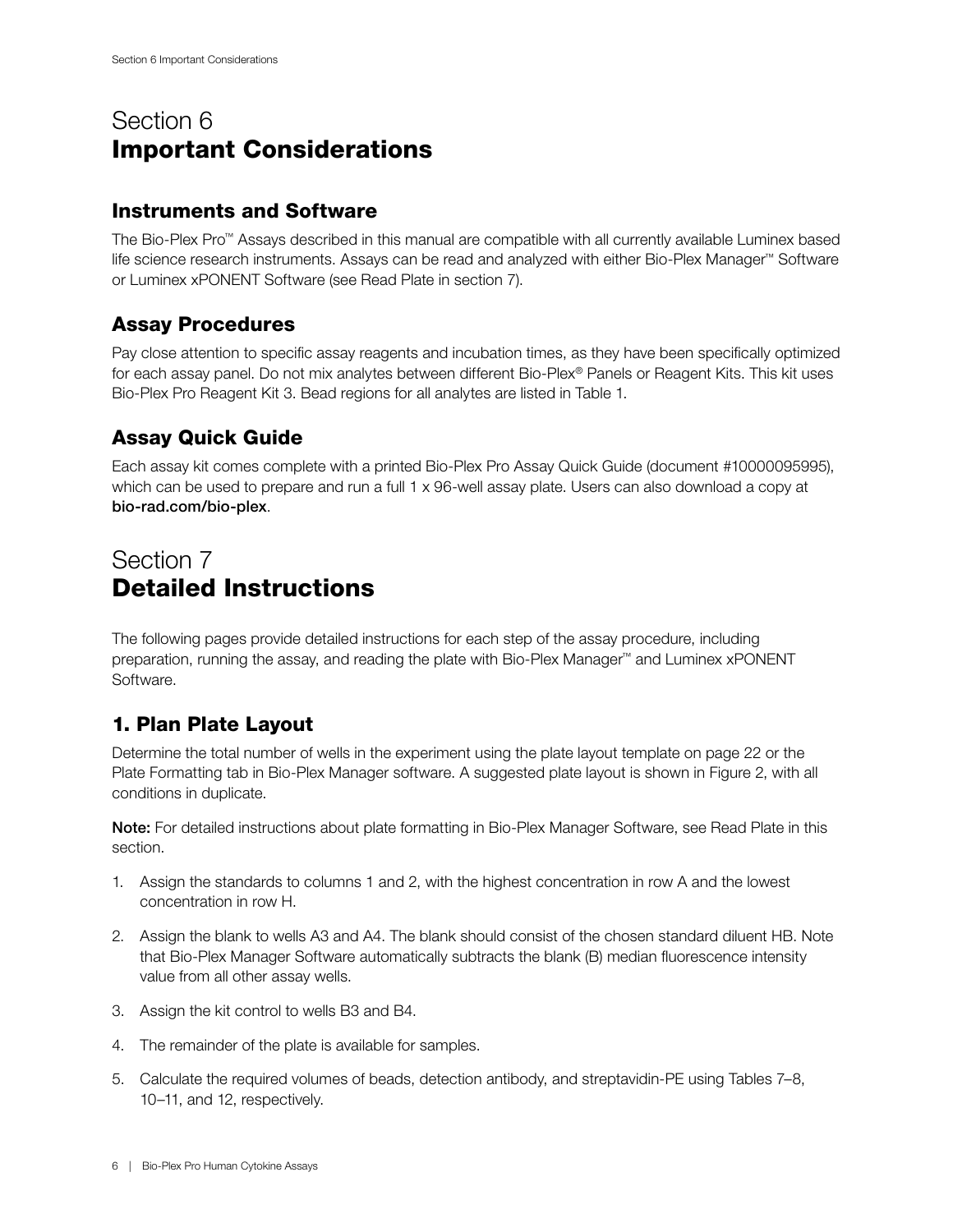<span id="page-8-0"></span>

Fig. 2. Suggested plate layout.

### 2. Prepare Instrument

These directions are specific to the Bio-Plex® 100 or 200 Reader. To prepare either a Bio-Plex 3D Reader or Bio-Plex® MAGPIX™ Multiplex Reader, consult their respective user manuals.

Note: While the instrument is warming up, bring the 10x wash buffer, assay buffer, and diluents to room temperature. Keep other items on ice until needed. Also, begin to thaw frozen samples.

Start up and calibrate the Bio-Plex System with Bio-Plex Manager Software prior to setting up the assay. The calibration kit should be run daily or before each use of the instrument to standardize the fluorescence signal. For instructions on using other xMAP System software packages, contact Bio-Rad Technical Support.

The validation kit should be run monthly to ensure optimal performance of fluidics and optics systems. Refer to either the software manual or online Help for directions on how to conduct validation.

#### Starting Up the System (Bio-Plex 100, 200, or similar)

- 1. Empty the waste bottle and fill the sheath fluid bottle before starting if the high-throughput fluidics (HTF) unit is not used. This will prevent fluidics system backup and potential data loss.
- 2. Turn on the reader, XY platform, and HTF (if included). Allow the system to warm up for 30 min.
- 3. Select Start up **and follow the instructions.** If the system is idle for 4 hr without acquiring data, the lasers will automatically turn off. To reset the 4 hr countdown, select Warm up  $\frac{m}{n}$  and wait for the lasers/optics to reach operational temperature.

#### Calibrating the System

- 1. Select **Calibrate**  $\ddot{\bullet}$  and confirm that the default values for CAL1 and CAL2 are the same as the values printed on the bottle of Bio-Plex Calibration Beads. Use the Bio-Plex System low RP1 target value.
- 2. Select OK and follow the software prompts and step-by-step instructions for CAL1 and CAL2 calibration.

Note: In Bio-Plex Manager Software version 6.1 and higher, startup, warm up, and calibration can be performed together by selecting Start up and calibrate  $\ddot{\bullet}$ .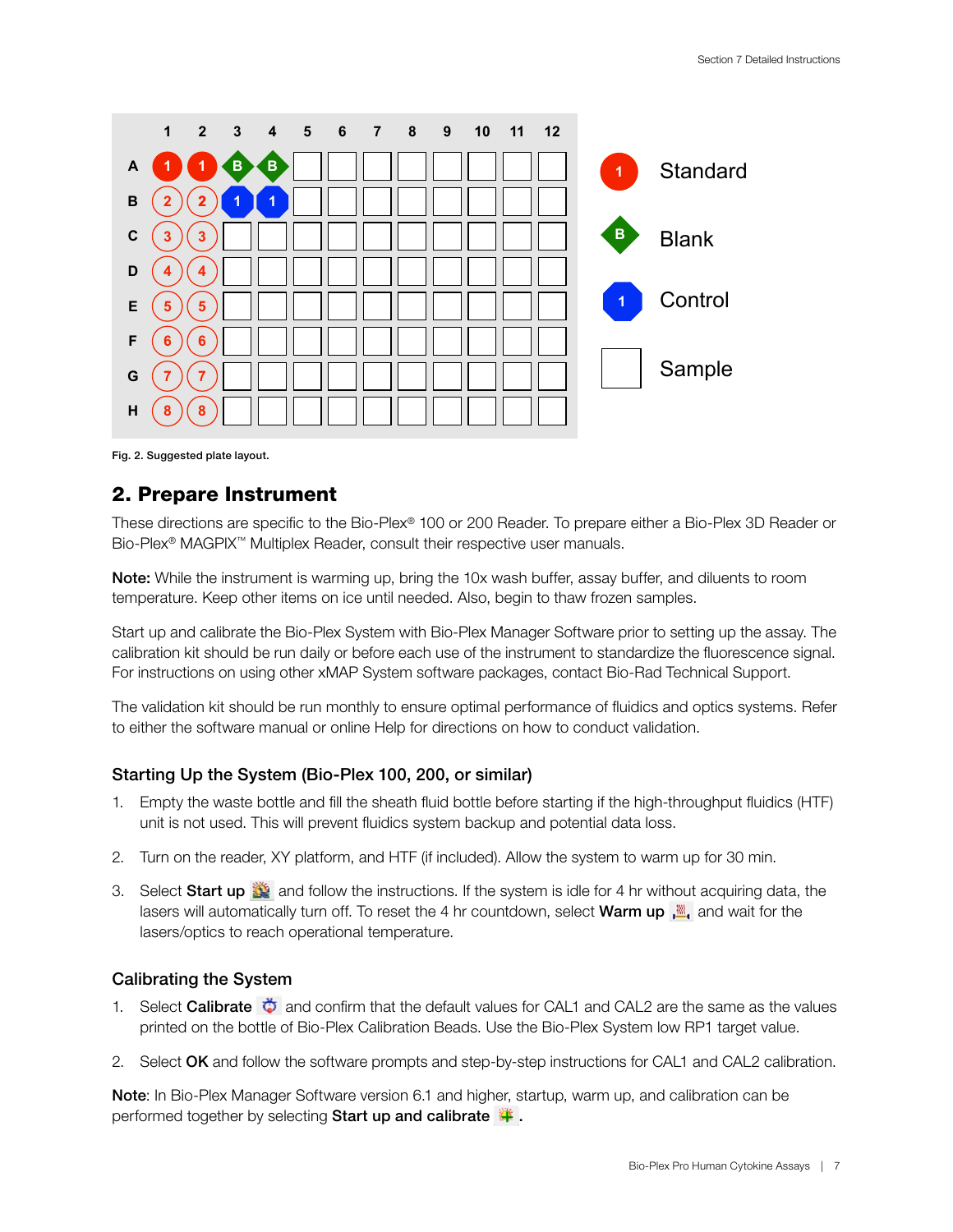### <span id="page-9-0"></span>3. Prepare Wash Buffer

- 1. Bring the 10x stock solution to room temperature.
- 2. Due to high concentration, it's possible crystals are still present after the buffer has been warmed up to room temperature. Hold the bottle with one hand and slowly swirl it to help solubilize the remaining crystals. Mix the 10x stock solution by inversion before preparing the 1x wash buffer.
- 3. To prepare 1x wash buffer, dilute 1 part 10x stock solution with 9 parts deionized water.

### 4. Prepare Wash Method

Compatible wash stations and plates are listed in Table 4.

| Table 4. Summary of compatible wash stations and plate types. |
|---------------------------------------------------------------|
|---------------------------------------------------------------|

| Wash Method         | <b>Wash Station</b>                                             | Assay Plate       |
|---------------------|-----------------------------------------------------------------|-------------------|
| Magnetic separation | Bio-Plex Pro™ Wash Station<br>Bio-Plex Handheld Magnetic Washer | Flat bottom plate |

#### Setting Up the Bio-Plex Pro Wash Station

The wash station should be primed before use. For more information, refer to the Bio-Plex Pro Wash Station Quick Guide (bulletin #5826).

- 1. Install the appropriate plate carrier on the wash station.
- 2. Use the Prime procedure to prime channel 1 with 1x wash buffer.

#### Setting Up the Bio-Plex Handheld Magnetic Washer

Place an empty flat bottom plate on the magnetic washer by sliding it under the retaining clips. Push the clips inward to secure the plate. Make sure the plate is held securely. If needed, the clips can be adjusted for height and tension. For detailed instructions, refer to the user guide (document #10023087).

### 5. Prepare Samples

General guidelines for preparing different sample types are provided here. For more information, consult the publications listed in Bio-Rad Bulletin #5297, available for download at [bio-rad.com](http://bio-rad.com), or contact Bio-Rad Technical Support.

- Once thawed, keep samples on ice. Prepare the sample dilutions just prior to the start of the assay. Do not freeze diluted samples
- Prepare the sample dilutions in microcentrifuge tubes. Refer to Table 5 for recommended sample diluents and dilutions HB. Alternatively, if a multichannel pipet will be used to load the plate, aliquot the required volumes into Titertube® Micro Test Tubes

| Sample Type                      | <b>Dilution Factor</b> | <b>Diluent</b>                            |
|----------------------------------|------------------------|-------------------------------------------|
| Serum and plasma                 | 1:4 dilution           | Sample diluent HB                         |
| ICAM-1/VCAM-1 (serum and plasma) | 1:100                  | Standard diluent HB                       |
| Cell and tissue lysates          | 1:2                    | Standard diluent HB                       |
| Other fluids                     | User defined           | Diluent + 0.5% bovine serum albumin (BSA) |

|  | Table 5. Summary of recommended sample diluents and dilution factors. |
|--|-----------------------------------------------------------------------|
|--|-----------------------------------------------------------------------|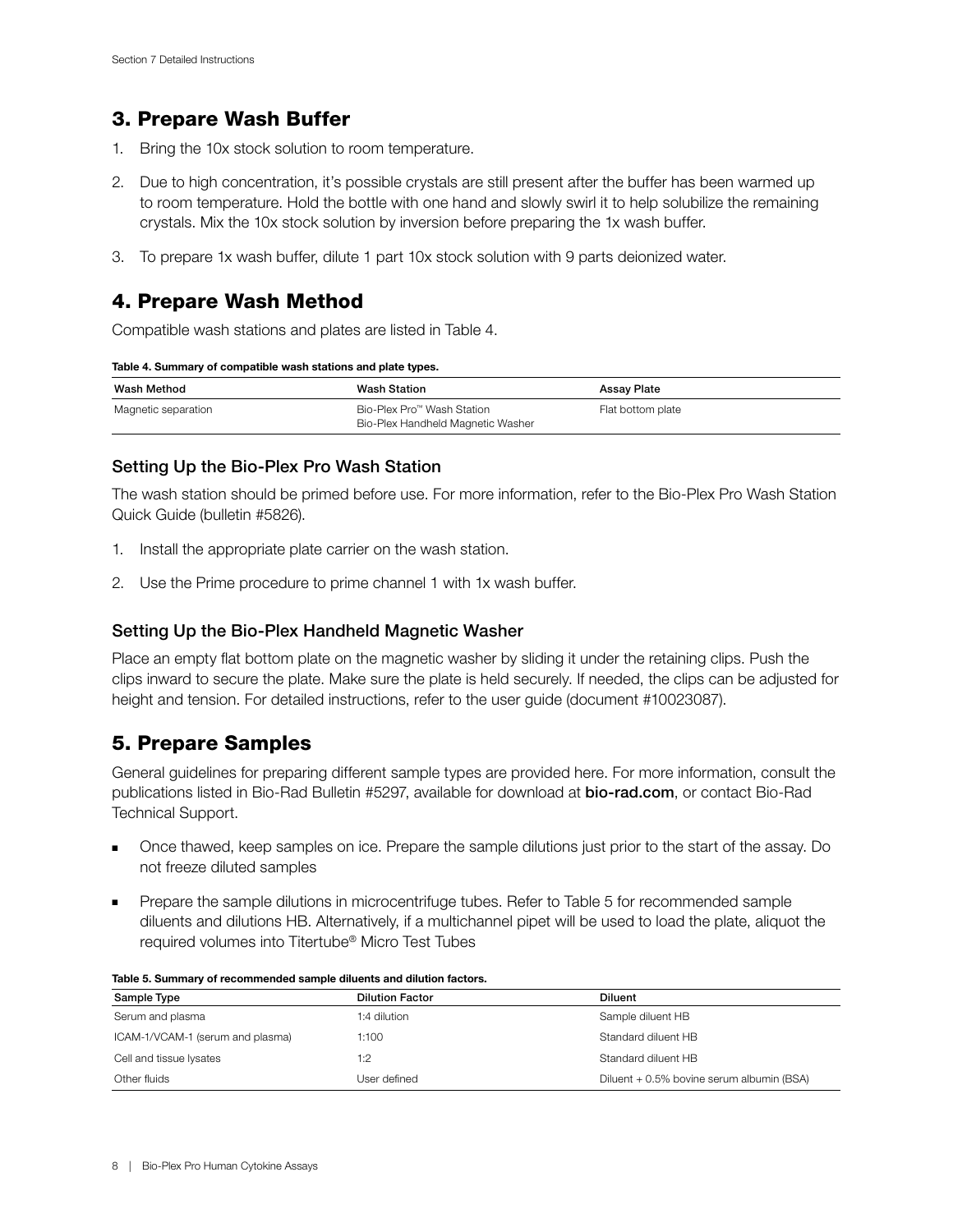#### Serum and Plasma

Note: If using plasma, ethylenediaminetetraacetic acid (EDTA) or citrate is preferred as an anticoagulant. Heparin-treated plasma, while compatible with Bio-Plex Pro Assays, may absorb certain soluble proteins of interest. Avoid using hemolyzed samples.

- 1. Draw whole blood into collection tubes containing anticoagulant. Invert tubes several times to mix.
- 2. For serum, allow the blood to clot at room temperature for 30 to 45 min. For plasma, proceed directly to the centrifugation steps.
- 3. Perform centrifugation at 1,000 x g for **15 min** at  $4^{\circ}$ C and transfer the serum or plasma to a clean polypropylene tube.
- 4. To completely remove platelets and precipitates, centrifuge again at 10,000 x q for 10 min at  $4^{\circ}$ C. Alternatively, filter the samples with a 0.8/0.2 μm dual filter to prevent clogging.
- 5. It is recommended to dilute samples fourfold (for example, 15  $\mu$ I sample + 45  $\mu$ I sample diluent HB).
- 6. Assay samples immediately. Aliquot into single-use tubes and store at –70˚C. Avoid repeated sample freeze-thaw cycles.

#### Cell Culture Supernatant

- 1. Collect supernatants by pelleting cells at  $1,000 \times g$  for **15 min** at  $4^{\circ}$ C. For cell lines cultured in serumfree culture media, collect samples and add BSA as a carrier protein to a final concentration of at least 0.5% to stabilize protein analytes and to prevent adsorption to labware.
- 2. Transfer to a clean polypropylene tube. If cellular debris or precipitates are present, centrifuge again at 10,000 x g for **10 min** at  $4^{\circ}$ C.
- 3. It is recommended to test undiluted samples first. If high levels of analyte are expected, samples can be further diluted with an appropriate medium.
- 4. Assay immediately. Avoid repeated sample freeze-thaw cycles.

#### Cell and Tissue Lysates

The Bio-Plex Cell Lysis Kit (catalog #171304011) is required for preparing lysates derived from cell culture and tissue samples. Just before use, prepare an adequate volume of cell lysis buffer by adding factor 1 and factor 2.

- Prepare 500 mM phenylmethylsulfonyl fluoride (PMSF) by dissolving 0.436 g PMSF in 5 ml dimethyl sulfoxide (DMSO). Store as aliquots at  $-20^{\circ}$ C. Add PMSF to the cell lysis buffer at a final concentration of 2 mM
- Reconstitute cell lysis factors I and II to 100x with 250 μl of distilled water and vortex to mix. Add the reconstituted factor to the cell lysis buffer to a final 1x working concentration

#### Adherent Cells

- 1. Once cultured cells are ready, aspirate the culture medium and quickly rinse the cells with ice-cold cell signaling cell wash buffer (bottle with the blue cap). The volume of buffer required is the same as the volume of aspirated cell culture medium. Keep the cells on ice during all steps when possible.
- 2. Completely remove the buffer before lysing the cells.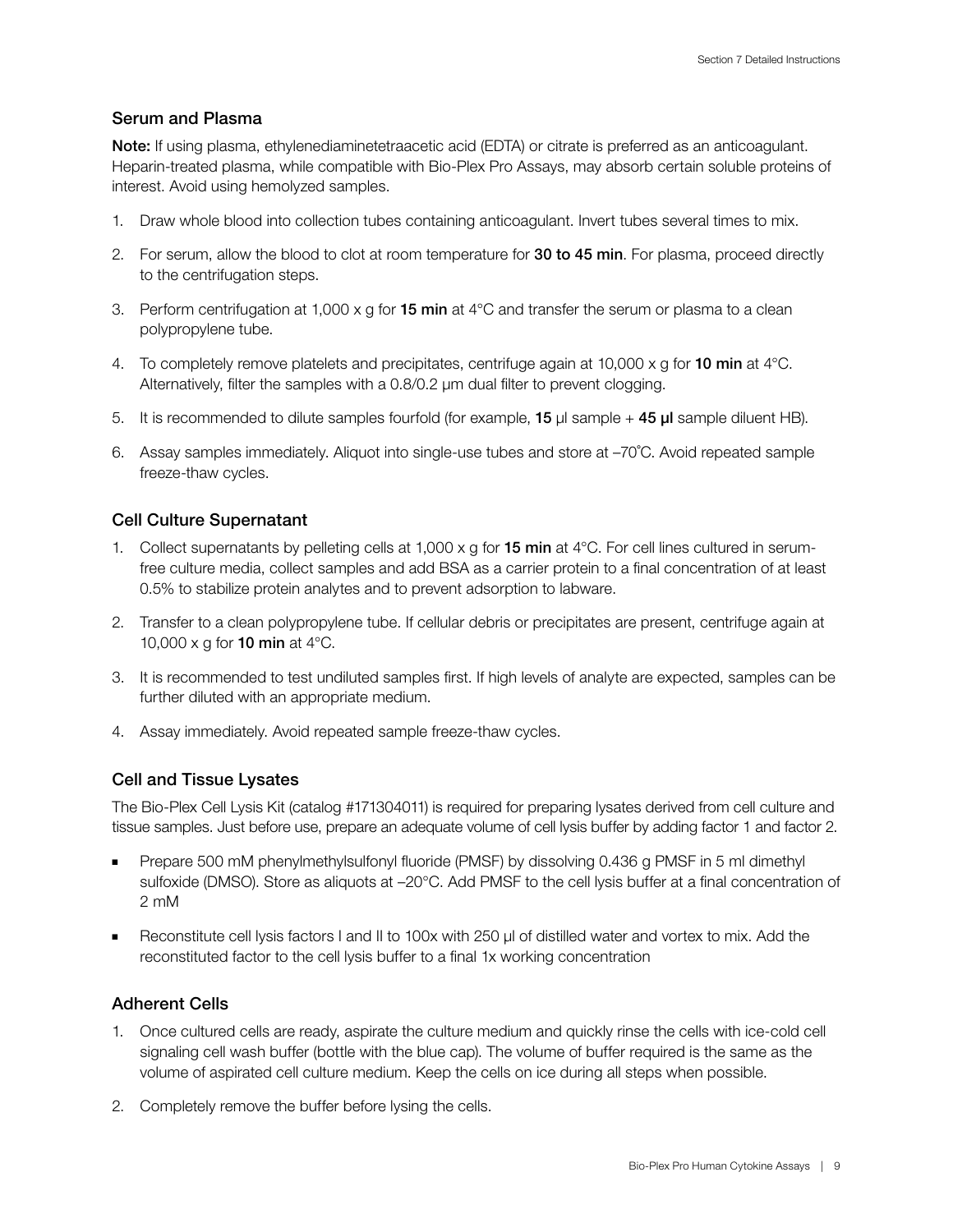3. Immediately add the cell lysis buffer to the cells. The amount of lysing solution needed depends on the cell density in the culture vessel (for example, add 1.5–2 ml of lysis buffer to a 10 cm dish that is ~80% confluent).

Note: It may be necessary to lyse the samples with different volumes of cell lysis solution to obtain the specified protein concentration range.

- 4. Scrape the cells with a cell scraper, collect cell suspension into an appropriately sized tube, and gently rock for 20 min at 4°C.
- 5. Perform either of the following steps to remove insoluble cellular particulates:
	- − Centrifuge the cell lysate solution at 4,500 x g for 20 min at 4°C, and then filter the lysate using a 0.45 μm syringe filter
	- − If the lysate volume is not adequate for filtration, centrifuge the lysate at 15,000 x g for 10 min at 4°C using a benchtop microcentrifuge
- 6. Collect the filtered lysate or supernatant after centrifugation.
- 7. Measure the protein concentration using Bio-Rad's DC™ Protein Assay Reagents Package (catalog #5000116) and, if needed, adjust protein concentration with cell lysis buffer containing PMSF and cell lysis factors I and II.
- 8. The suggested working protein concentration range for these assays is 500–1,000 μg/ml.
- 9. Store the aliquoted lysates at  $-70^{\circ}$ C until ready to use.
- 10. Lysate should be diluted 1:2 with standard diluent HB.

#### Suspension Cells

- 1. Collect the cell suspension and pellet the cells by spinning at 1,000 x g for 5 min at  $4^{\circ}$ C.
- 2. Aspirate off cell culture medium completely.
- 3. Wash the cells by resuspending them in ice-cold cell wash buffer (bottle with the blue cap).
- 4. Centrifuge the cells at 1,000 x g for 5 min at 4ºC.
- 5. Completely remove the buffer.
- 6. Immediately add the proper volume of cell lysis buffer and gently rock for 20 min at 4°C.
- 7. Remove insoluble cellular particulates as described in Adherent Cells step 5 above.
- 8. Follow Adherent Cells steps 6–9.

#### Preparation of Tissue Lysate with Mini Disposable Pestle Grinder

- 1. Prepare an adequate volume of lysing solution. For 50 ml of lysing solution, add 200 µl of factor 1 and 100 µl of factor 2 to 49.5 ml of cell lysis buffer. Vortex gently to mix and set aside on ice. Then add 200 µl of 500 mM PMSF. Label the buffer as total lysis buffer (TLB).
- 2. Use a sterile disposable scalpel to transfer roughly 25–35 mg of tissue sample into a sterile 1.5 ml microcentrifuge tube.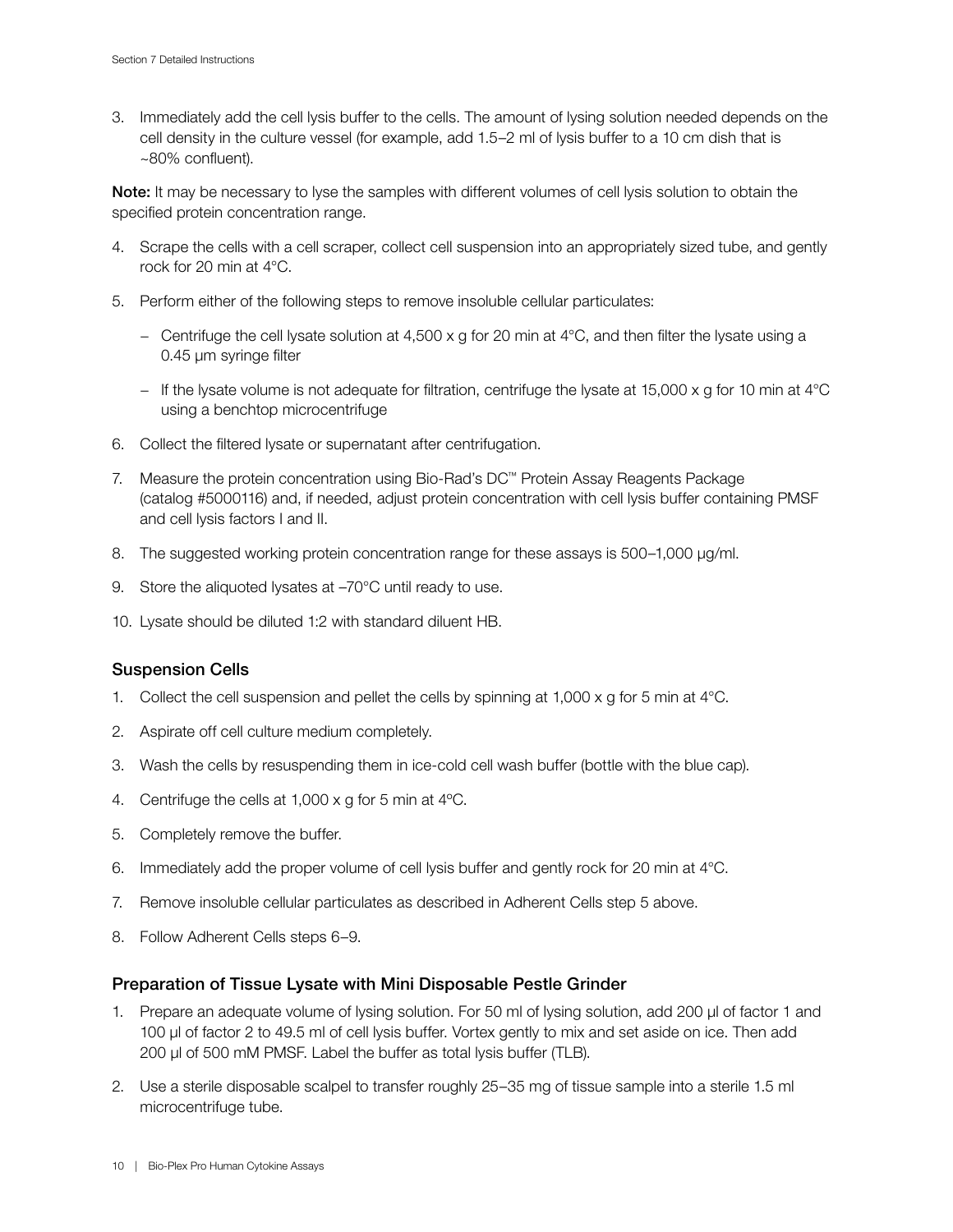- <span id="page-12-0"></span>3. Add 100 µl of TLB to the tube and grind the tissue 10–15 times until no large pieces remain.
- 4. Add 650 µl of TLB to the tube and mix gently. Close the cap and store the tube on ice for 10 min.
- 5. Centrifuge the tube at 4°C for 10 min at 10,000 g.
- 6. Carefully transfer the clear supernatant to a prechilled 1.5 ml microcentrifuge tube.
- 7. Label the supernatant as total lysate.
- 8. Determine the protein concentration. It is recommended to keep lysate concentration at 0.5–1 mg/ml. Prepare aliquots and store them at –80°C for single use.

#### Lavage, Sputum, and Other Biological Fluid Samples

Keep all samples on ice until ready for use. The appropriate sample dilution factor should be optimized by the user.

- 1. If required, dilute the sample in Bio-Plex Sample Diluent HB.
- 2. Centrifuge the diluted sample at  $10,000 \times g$  for 10 min at  $4^{\circ}$ C to clarify the sample.

Note: Physiological levels of ICAM-1 and VCAM-1 are typically found at much higher concentrations; therefore, higher sample dilutions are required to achieve measurable concentrations within the standard curve. For human ICAM-1 and VCAM-1 assays, dilute serum or plasma 1:100 in Bio-Plex Standard Diluent HB with two serial dilutions. For example:

First dilution (1:4): 10 μl sample  $+$  30 μl diluent

Second dilution (1:25): 5 μl from the first dilution  $+$  120 μl diluent

### 6. Prepare Standards and Controls

#### General Instructions

It is essential to prepare standards and quality controls (if included) exactly as described in this section. Incorrect preparation may lead to low signal or variable measurements.

The product data sheet provided with the standards lists the most concentrated point on the standard curve (S1). Enter this information into Bio-Plex Manager Software as instructed in Read Plate (see also step 4 under Preparing the Protocol in the Bio-Plex Manager Software Version 6.0 and Higher section).

#### Using the Quality Control (optional)

A single vial of control is provided only with the premixed panels. Its use is intended for monitoring the dayto-day quality of assay results.

#### Selecting a Diluent for Standards and Controls

Refer to Table 6 for recommended diluents based on different sample types.

In order to meet the lot-specific control ranges provided in the product data sheet, both the standards and controls should be reconstituted using the Bio-Plex Standard Diluent HB provided in the kit. If reconstituting in a different diluent, users will need to establish/validate their own control ranges or acceptance criteria.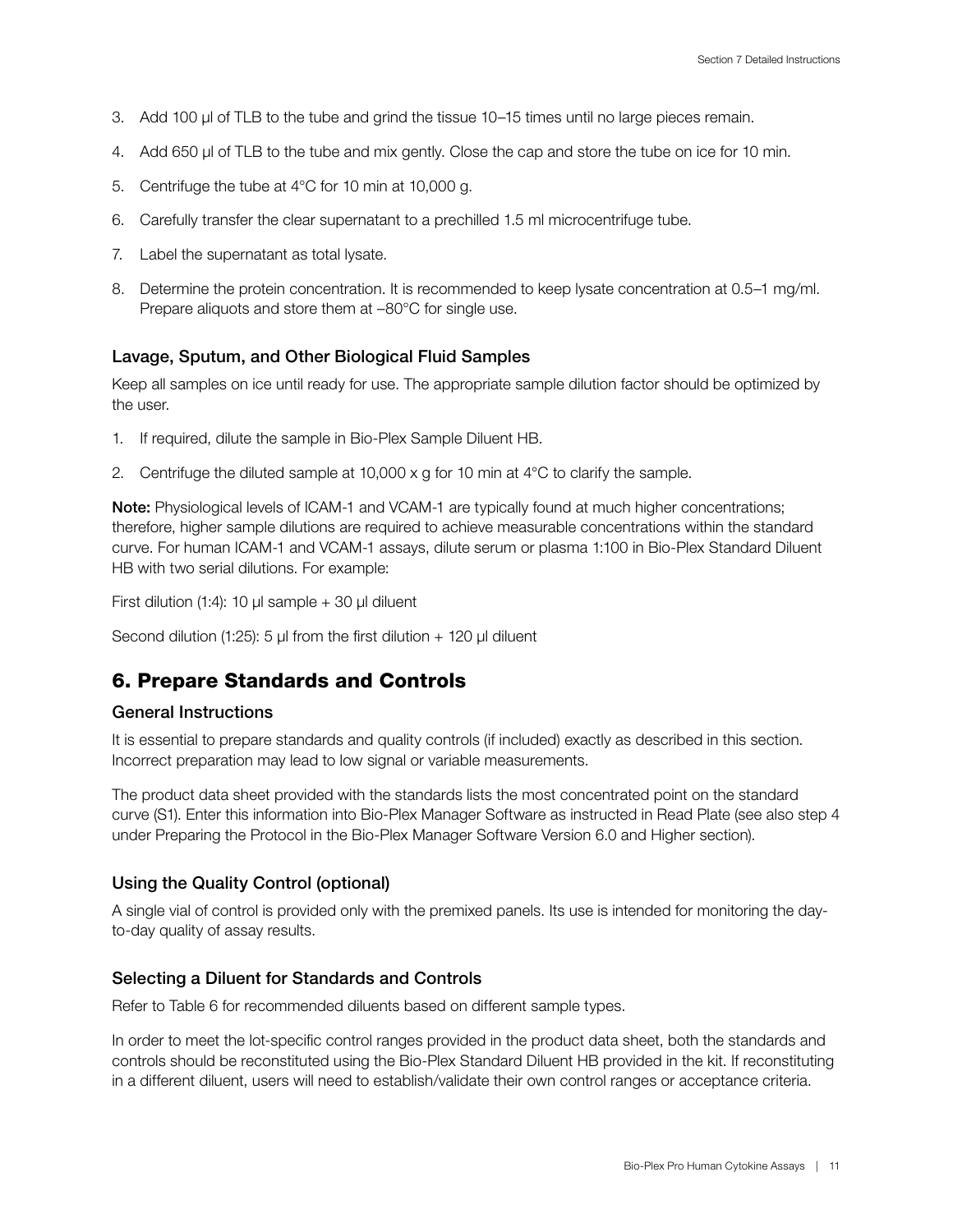#### Table 6. Summary of recommended diluents for standards and controls.

| Sample Type                  | Diluent for Standards and Controls* | <b>Addition of BSA</b> |
|------------------------------|-------------------------------------|------------------------|
| Serum and plasma             | Standard diluent HB                 | None                   |
| Culture media, with serum    | Culture medium                      | None                   |
| Culture media, serum free    | Culture medium                      | To 0.5% final**        |
| Lavage, sputum, other fluids | Sample diluent HB                   | To 0.5% final**        |
| Cell/tissue lysate           | Standard diluent HB                 | None                   |

\* If using diluents other than standard diluent, users must establish their own control ranges.

\*\* At least 0.5% final BSA is recommended to stabilize analytes and reduce adsorption to labware.

#### Reconstituting the Standards and Quality Controls

This procedure prepares enough standard to run each dilution in duplicate.

- 1. Gently tap the vial containing the lyophilized standards on a solid surface to ensure the pellet is at the bottom of the vial.
- 2. Reconstitute a single vial of standards with 250 µl of standard diluent HB (default diluent).

Optional: at the same time, reconstitute the control vial with 250 µl of standard diluent HB. The control does not require further dilution.

3. Vortex the reconstituted standards and control at medium speed for 5 sec, then incubate on ice for 30 min. It is important that reconstitution of standards and control is started and ended at the same time. Be consistent with this incubation time to ensure optimal assay performance and reproducibility.

#### Preparing the Standard Dilution Series

The following procedure produces an eight-point standard curve with a fourfold dilution between each point. Pipet carefully using calibrated pipets and use a new pipet tip for every volume transfer.

- 1. Label seven 1.5 ml polypropylene tubes S2 through S8 and blank. Alternatively, using Titertube® Micro Test Tubes may prove more convenient if a multichannel pipet will be used to load the plate.
- 2. Add 150 µl of standard diluent HB to tubes S2-S8 (Figure 3).
- 3. Vortex the reconstituted standards at medium speed for 5 sec before removing any volume. Transfer the entire amount of 250 µl to a tube labeled S1. Transfer 50 µl of S1 to the S2 tube already containing 150 µl standard diluent HB. Vortex for 5 sec.
- 4. Use a new pipet tip to transfer 50 µl from the S2 tube to the S3 tube. Vortex for 5 sec.
- 5. Continue with 1:4 (fourfold) serial dilutions as shown in Figure 3.
- 6. Use reconstituted and diluted standards and controls immediately. Do not freeze for future use.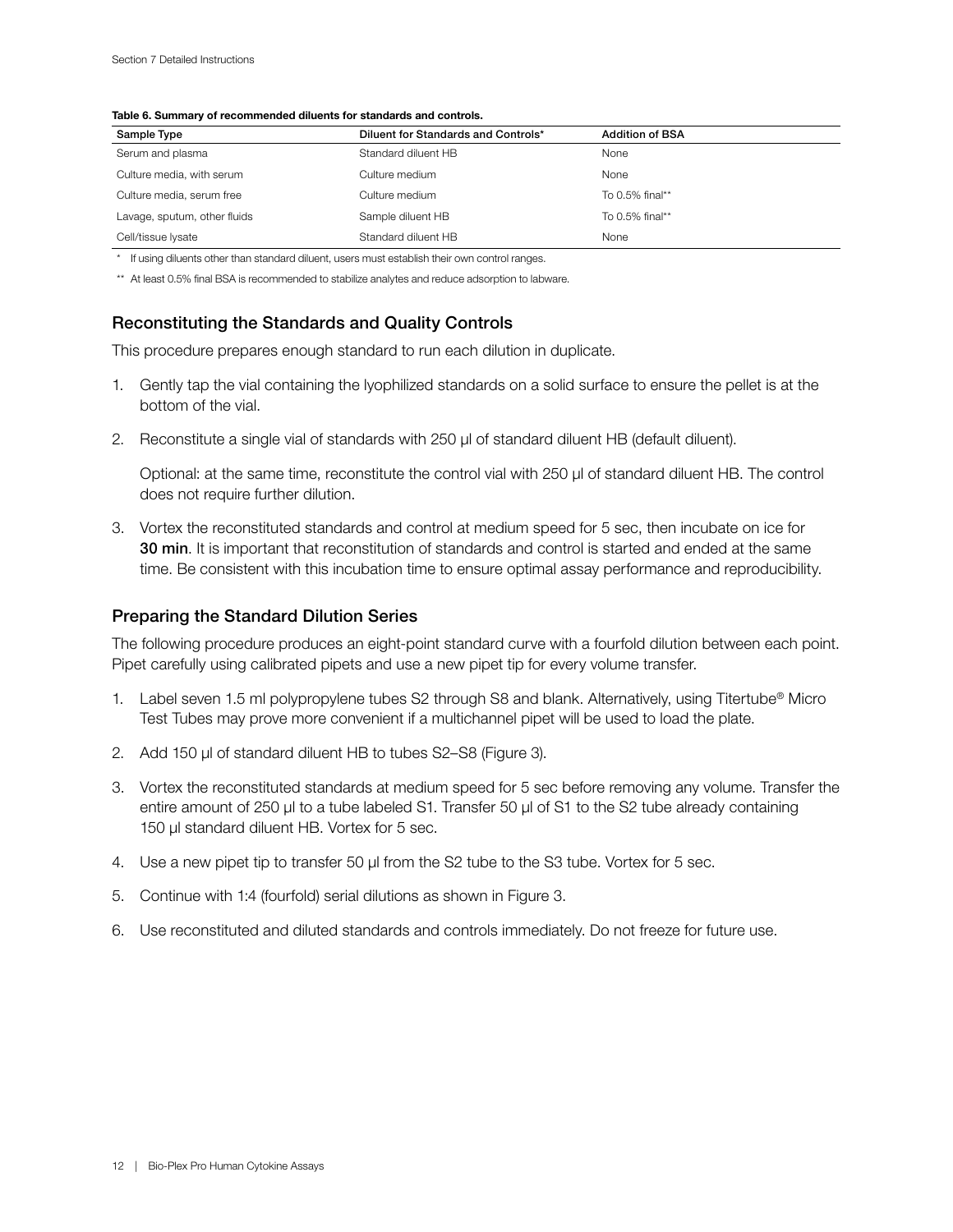<span id="page-14-0"></span>

Fig. 3. Preparing a fourfold dilution series with a single reconstituted standard.

Note: For samples with very low endogenous analytes, preparing an additional standard point to extend the bottom end of the standard curve may help to improve sample detectability.

### 7. Prepare Coupled Beads

- 1. Use Tables 7 and 8 to calculate the volume of coupled beads and assay buffer needed to prepare a 1x stock.
- 2. Add the required volume of Bio-Plex Assay Buffer to a 15 ml polypropylene tube.
- 3. Vortex the 10x or 20x stock coupled beads at medium speed for 30 sec. Carefully open the cap and pipet any liquid trapped in the cap back into the tube. This is important to ensure maximum bead recovery. Do not centrifuge the vial; doing so will cause the beads to pellet.
- 4. Dilute coupled beads to 1x by pipetting the required volume into the 15 ml conical centrifuge tube. Vortex the tube.
- 5. Protect the beads from light with aluminum foil.

Note: To minimize volume loss, use a 200–300 μl capacity pipet to remove beads from the 20x stock tube. If necessary, perform the volume transfer in two steps. Avoid using a 1,000 μl capacity pipet and/or wide bore pipet tip.

#### Preparing 1x Coupled Beads from Stock (includes 20% excess volume)

#### Table 7. Premixed panel.

| <b>Number of Wells</b> |                                                     | Buffer, ul<br><b>R</b> 330 | Γotal Volume, μl |
|------------------------|-----------------------------------------------------|----------------------------|------------------|
| 96                     | 570<br>$\cdot$ , $\cdot$ , $\cdot$<br>$\sim$ $\sim$ | .130                       |                  |

#### Table 8. Mixing singleplex assays.

|                 | Singleplex #1 | Singleplex #2 |                  |                  |
|-----------------|---------------|---------------|------------------|------------------|
| Number of Wells | 20x Beads, ul | 20x Beads, µl | Assay Buffer, ul | Total Volume, µl |
| - 96            | 285           | 285           | 5,130            | 5,700            |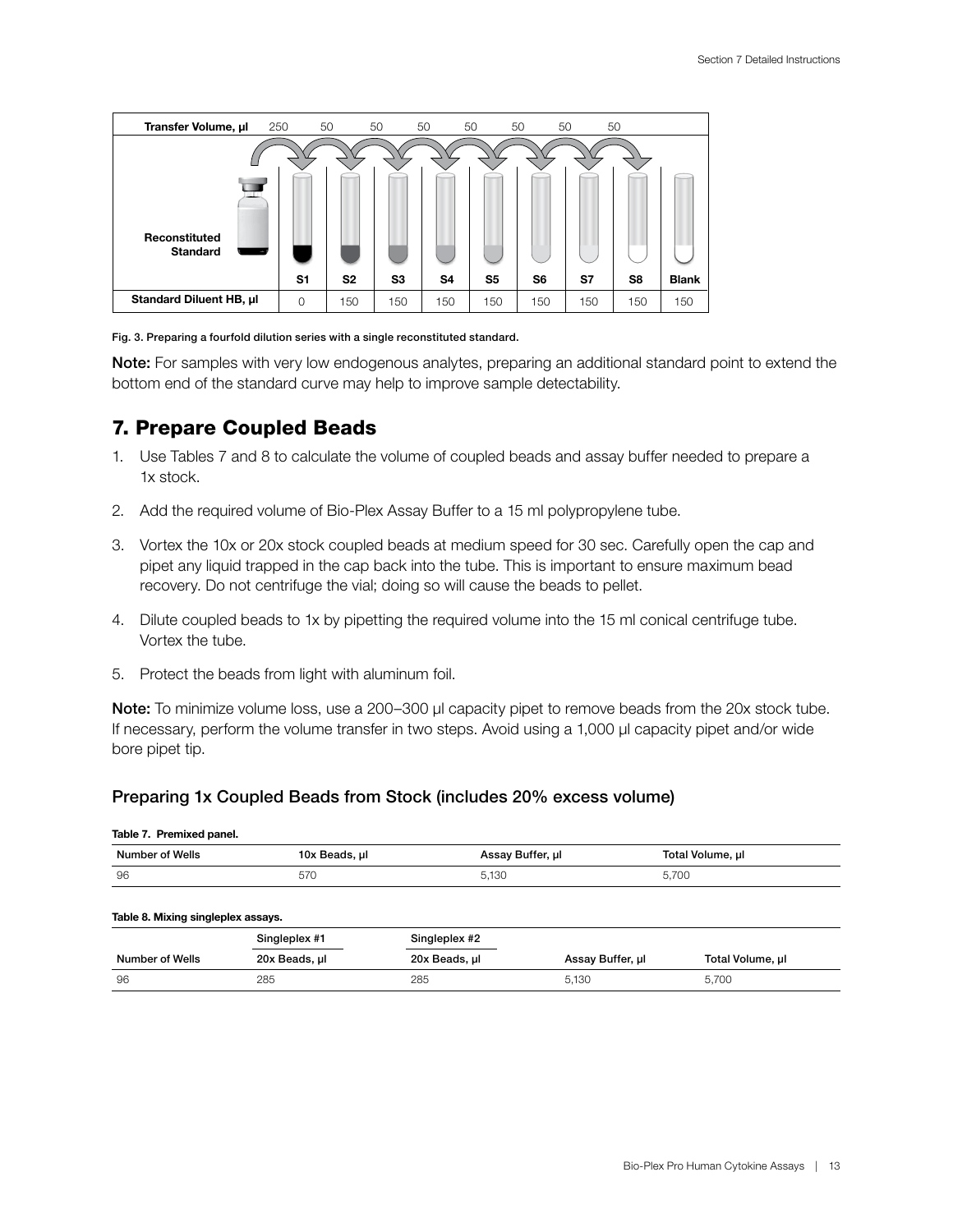## 8. Run Assay

#### **Considerations**

- Bring all assay components and samples to room temperature (RT) before use
- Use calibrated pipets and pipet carefully, avoiding bubbles
- Pay close attention to vortexing, shaking, and incubation instructions; deviating from the protocol may result in assay variability
- Assay incubations are carried out on a shaker at  $850 \pm 50$  rpm at RT. Cover the plate with sealing tape
- After each assay step, select the appropriate Bio-Plex Pro Wash Station program or perform the appropriate manual wash step noted in Table 9

#### Table 9. Summary of wash options and protocols.

|                               | Bio-Plex Pro Wash Station | <b>Handheld Magnet</b>   |
|-------------------------------|---------------------------|--------------------------|
| Assay Step                    | <b>Magnetic Program</b>   | <b>Manual Wash Steps</b> |
| Add beads to plate            | MAG x2                    | $2 \times 100$ µ         |
| Sample incubation             | MAG x3                    | $3 \times 100$ µ         |
| Detection antibody incubation |                           |                          |
| SA-PE incubation              |                           |                          |

#### Adding Coupled Beads, Samples, Standards, Blank, and Controls

- 1. Cover the unused wells of the assay plate with sealing tape.
- 2. Vortex the diluted (1x) beads for 30 sec at medium speed. Pour into a reagent reservoir and transfer 50 µl to each well of the assay plate.

Tip: A multichannel pipet is highly recommended for ease of use and efficiency.

- 3. Wash the plate two times with 100 µl Bio-Plex Wash Buffer per well using the wash method of choice.
- 4. Vortex the diluted samples, standards, blank, and controls at medium speed for 5 sec. Transfer 50 µl of each to the appropriate well of the assay plate, changing the pipet tip after every volume transfer.
- 5. Cover the plate with a new sheet of sealing tape. Incubate on shaker at  $850 \pm 50$  rpm for 30 min at RT.

Note: Be consistent with this incubation time and shaker setting for optimal assay performance and reproducibility.

#### Preparing and Adding Detection Antibodies

- 1. While the samples are incubating, use Tables 10 and 11 to calculate the volume of detection antibodies and detection antibody diluent HB needed to prepare a 1x stock. Detection antibodies should be prepared 10 min before use.
- 2. Add the required volume of detection antibody diluent HB to a 5 ml polypropylene tube.
- 3. Vortex the 10x or 20x stock detection antibodies for 5 sec at medium speed, then perform a 30 sec spin to collect the entire volume at the bottom of the tube.
- 4. Dilute detection antibodies to 1x by pipetting the required volume into the 5 ml tube. Vortex the tube.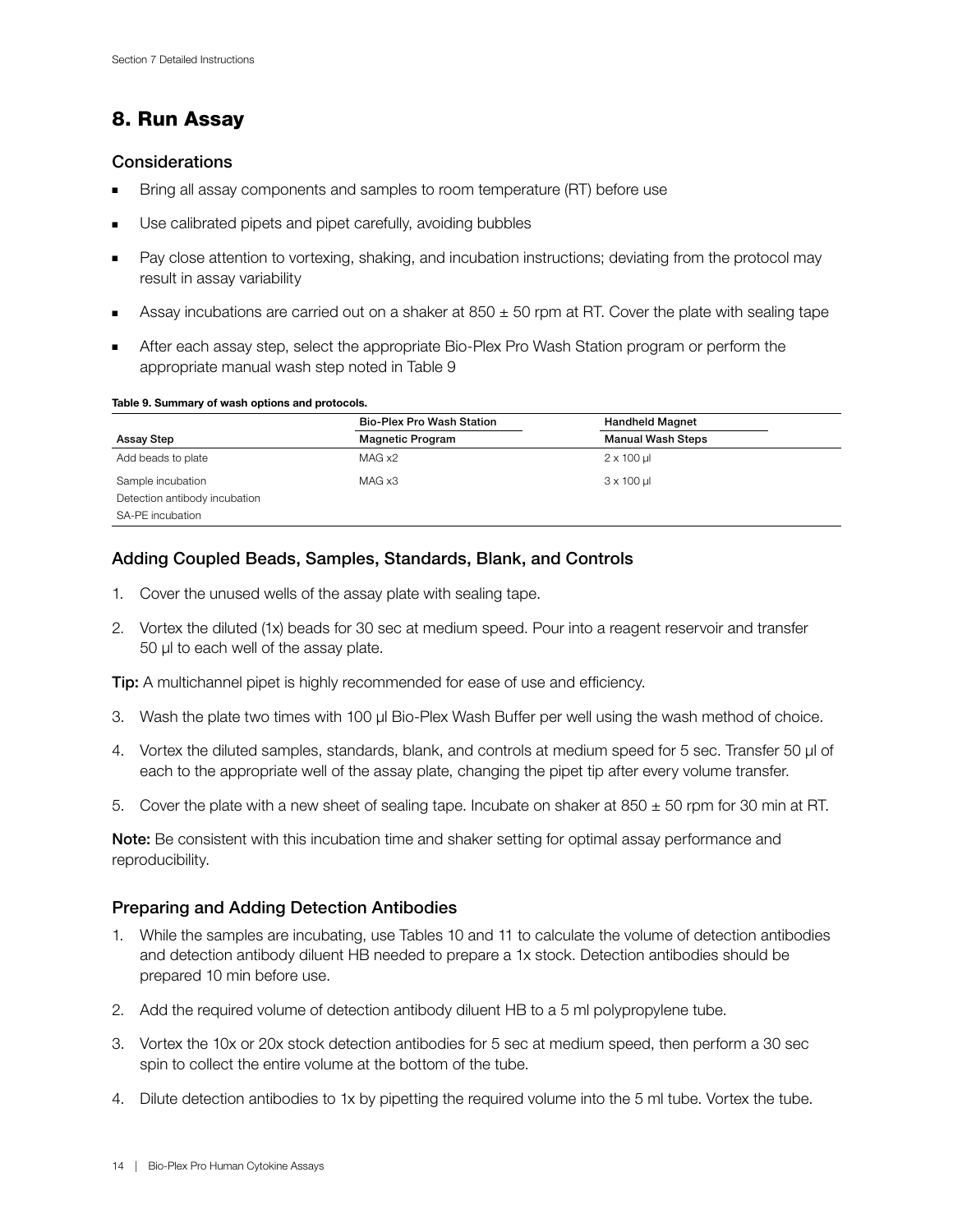#### Table 10. Premixed panel.

| Table 11. Mixing singleplex assays. |                                 |                                 |                                             |                  |
|-------------------------------------|---------------------------------|---------------------------------|---------------------------------------------|------------------|
|                                     | Singleplex #1                   | Singleplex #2                   |                                             |                  |
| Number of Wells                     | 20x Detection<br>Antibodies, ul | 20x Detection<br>Antibodies, ul | <b>Detection Antibody</b><br>Diluent HB, ul | Total Volume, µl |
| 96                                  | 150                             | 150                             | 2.700                                       | 3.000            |

- 5. After incubating the beads, samples, standards, blank, and controls, slowly remove and discard the sealing tape.
- 6. Wash the plate three times with 100 µl wash buffer per well.
- 7. Vortex the diluted (1x) detection antibodies at medium speed for 5 sec. Transfer into a reagent reservoir and dispense 25 µl to each well of the assay plate using a multichannel pipet.
- 8. Cover the plate with a new sheet of sealing tape. Incubate on shaker at  $850 \pm 50$  rpm for 30 min at RT.

#### Preparing and Adding Streptavidin-PE (SA-PE)

- 1. While detection antibodies are incubating, use Table 12 to calculate the volume of SA-PE and assay buffer needed to prepare a 1x stock. SA-PE should be prepared 10 min before use.
- 2. Add the required volume of assay buffer to a 15 ml polypropylene tube.
- 3. Vortex the 100x stock SA-PE for 5 sec at medium speed. Perform a 30 sec spin to collect the entire volume at the bottom of the tube.
- 4. Dilute SA-PE to 1x by pipetting the required volume into the 15 ml tube. Vortex and protect from light until ready to use.

#### Table 12. Preparation of 1x SA-PF from 100x stock.

| Number of Wells | 100x SA-PE,<br>. ul | Assay Buffer, µl | Total Volume, µl |
|-----------------|---------------------|------------------|------------------|
| 96              | 60                  |                  | .000             |

- 5. After detection antibody incubation, slowly remove and discard the sealing tape.
- 6. Wash the plate three times with 100 µl of wash buffer per well.
- 7. Vortex the diluted (1x) SA-PE at medium speed for 5 sec. Pour into a reagent reservoir and transfer 50 µl to each well using a multichannel pipet.
- 8. Cover the plate with a new sheet of sealing tape. Incubate on shaker at  $850 \pm 50$  rpm for 10 min at RT.
- 9. After the streptavidin-PE incubation step, slowly remove and discard the sealing tape.
- 10. Wash the plate three times with 100 µl of wash buffer per well.
- 11. To resuspend beads for plate reading, add 125 µl assay buffer to each well. Cover the plate with a new sheet of sealing tape. Shake at room temperature at  $850 \pm 50$  rpm for 30 sec. Slowly remove and discard the sealing tape before placing the plate on the reader.
- 12. Refer to Table 13 for instrument settings.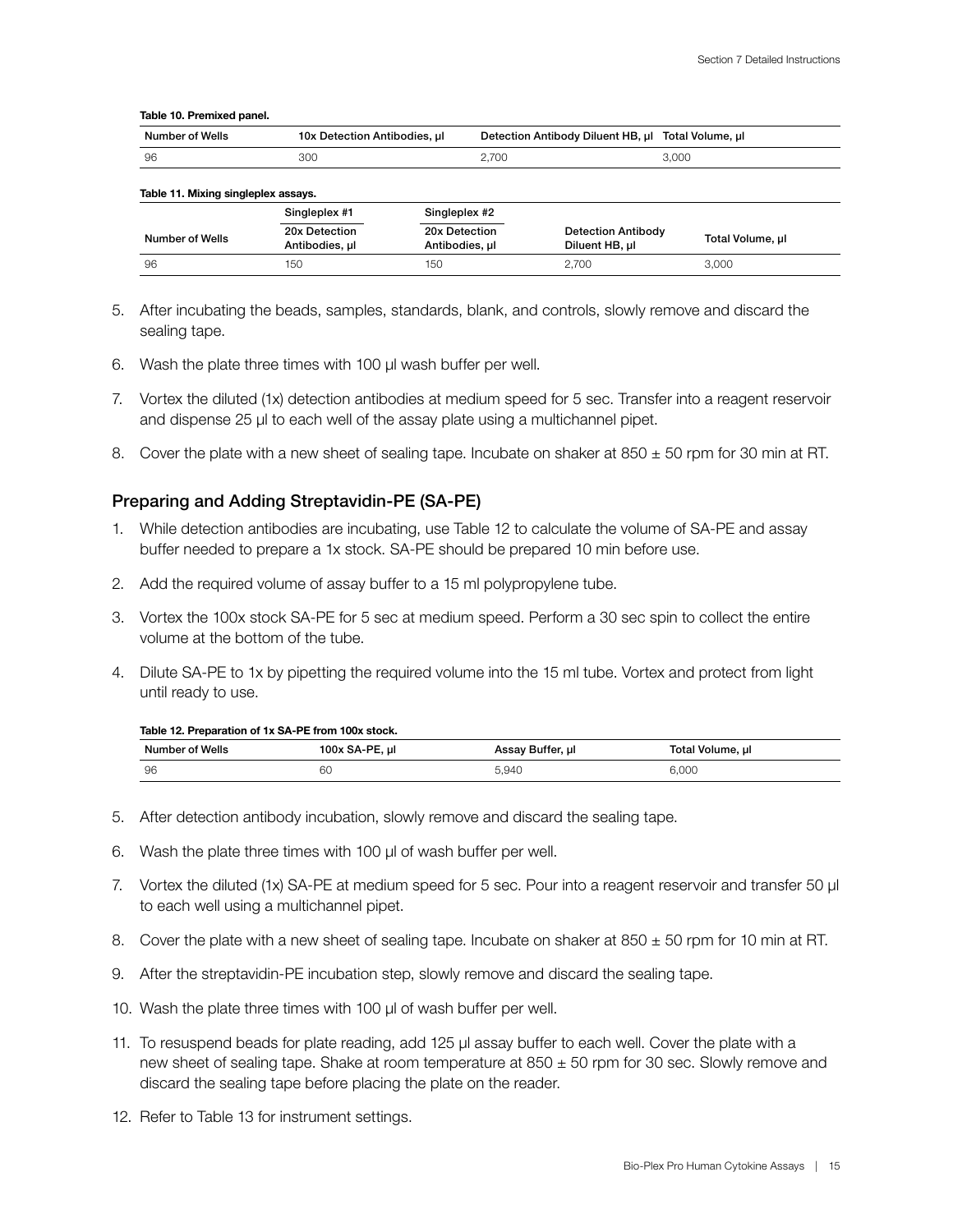| Instrument         | RP1 (PMT)                            | DD Gates                   | <b>Bead Events</b> |
|--------------------|--------------------------------------|----------------------------|--------------------|
| Bio-Plex 100, 200* | _OW                                  | 5,000 (low), 25,000 (high) | 50                 |
| Bio-Plex 3D*       | Standard                             | Select MagPlex beads       | 50                 |
| Bio-Plex MAGPIX    | N/A, use default instrument settings |                            |                    |

#### <span id="page-17-0"></span>Table 13. Appropriate instrument settings for reading the plate.

\* Or similar Luminex based system.

### 9. Read Plate

Bio-Plex Manager Software is recommended for all Bio-Plex Pro Assay data acquisition and analysis. Instructions for Luminex xPONENT Software are also included. For instructions using other xMAP system software packages, contact Bio-Rad Technical Support or your regional Bio-Rad field applications specialist.

#### Preparing the Protocol in Bio-Plex Manager Software Version 6.0 and Higher

The protocol should be prepared in advance so that the plate is read as soon as the experiment is complete.

A protocol file specifies the analytes in the assay, the plate wells to be read, sample information, the values of standards and controls, and instrument settings.

Bio-Plex Manager Software version 6.0 and higher contains protocols for most Bio-Plex Assays. Choose from available protocols or create a new protocol. To create a new protocol, select File, then New from the main menu. Locate and follow the steps under Protocol Settings.

- 1. Click Describe Protocol and enter information about the assay (optional).
- 2. Click Select Analytes and create a new panel. Visually confirm the selected analytes and proceed to step 3.
	- a. Click Add Panel in the Select Analytes toolbar. Enter a new panel name. Select Bio-Plex Pro Assay Magnetic from the assay dropdown list. If using Bio-Plex Manager Software version 5.0 or lower, select MagPlex from the assay dropdown list.
	- b. Click Add. Enter the bead region number and name for the first analyte. Click Add Continue to repeat for each analyte in the assay. Refer to the bead regions in parentheses ( ) listed on the peel-off label provided with the standards. For reference, bead regions are shown in Table 1.
	- c. Click Add when the last analyte has been added and click OK to save the new panel.
	- d. Highlight analytes from the Available list (left) and move to the Selected list (right) using the Add button. To move all analytes at once, click Add All.
	- e. If some of the analytes need to be removed from the Selected list, highlight them and select Remove. It is possible to rename the panel by clicking Rename Panel and entering a new panel name.

Note: Do not use preset panels found in Bio-Plex Manager Software version 5.0 or earlier because the bead regions are not up to date.

3. Click Format Plate and format the plate according to the plate layout created in 1. Plan the plate layout in this section. To modify the plate layout, follow the steps below (see Figure 4).

#### a. Select Plate Formatting.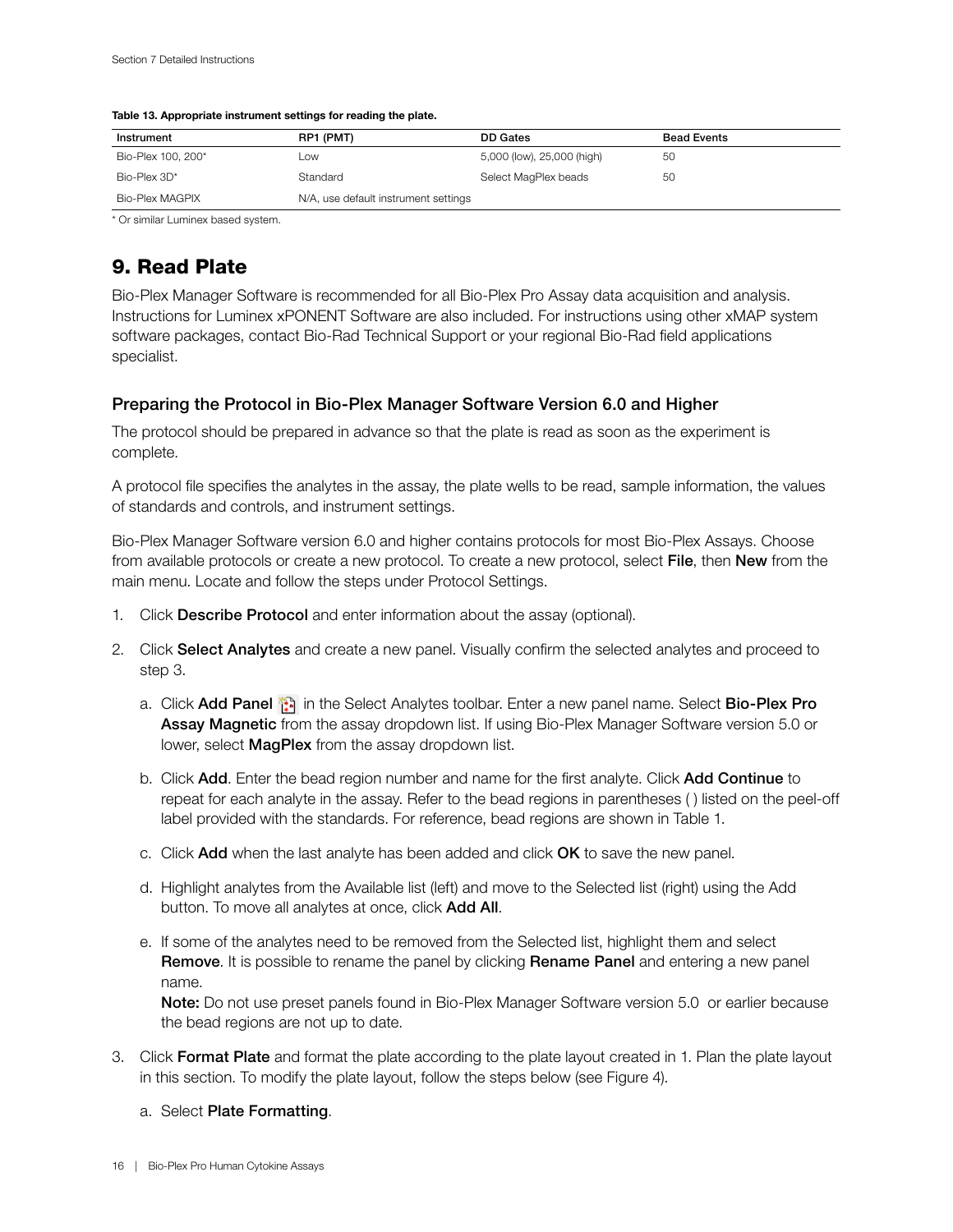- b. Select the standards icon  $\bigcap$  and drag the cursor over all the wells that contain standards. Repeat this process for blanks  $\langle \rangle$ , controls  $\langle \rangle$ , and samples  $| \rangle$ . Note that Bio-Plex Manager Software automatically subtracts the blank median fluorescence intensity value from all other assay wells.
- 4. Click Enter Standards Info in the Protocol Settings bar.
	- a. Enter the highest concentration of each analyte in the top row (labeled S1) of the table. S1 concentration information is included with each vial of standards.



#### Fig. 4. Plate formatting.

- b. Enter a dilution factor of 4 and click **Calculate**. The concentrations for each standard point will be populated for all analytes in the table.
- c. Optional: enter the lot number of the vial of standards into the Standard Lot box and click Save.

#### 5. Click Enter Controls Info.

- a. For user-specified controls, select an analyte from the dropdown menu, then enter a description and concentration. Repeat for each additional analyte in the assay.
- b. For only the quality controls supplied with the premixed panel, format the appropriate wells as controls, entering descriptions but leaving the concentrations blank. Alternatively, the quality controls can be formatted as samples with clear descriptions such as "quality control."
- 6. Click Enter Sample Info and enter sample information and the appropriate dilution factor.
- 7. Click Run Protocol and confirm that the assay settings are correct.
	- a. Refer to Table 13 for the recommended RP1 (PMT) setting. Protocols using alternative PMT settings should be validated by the end user.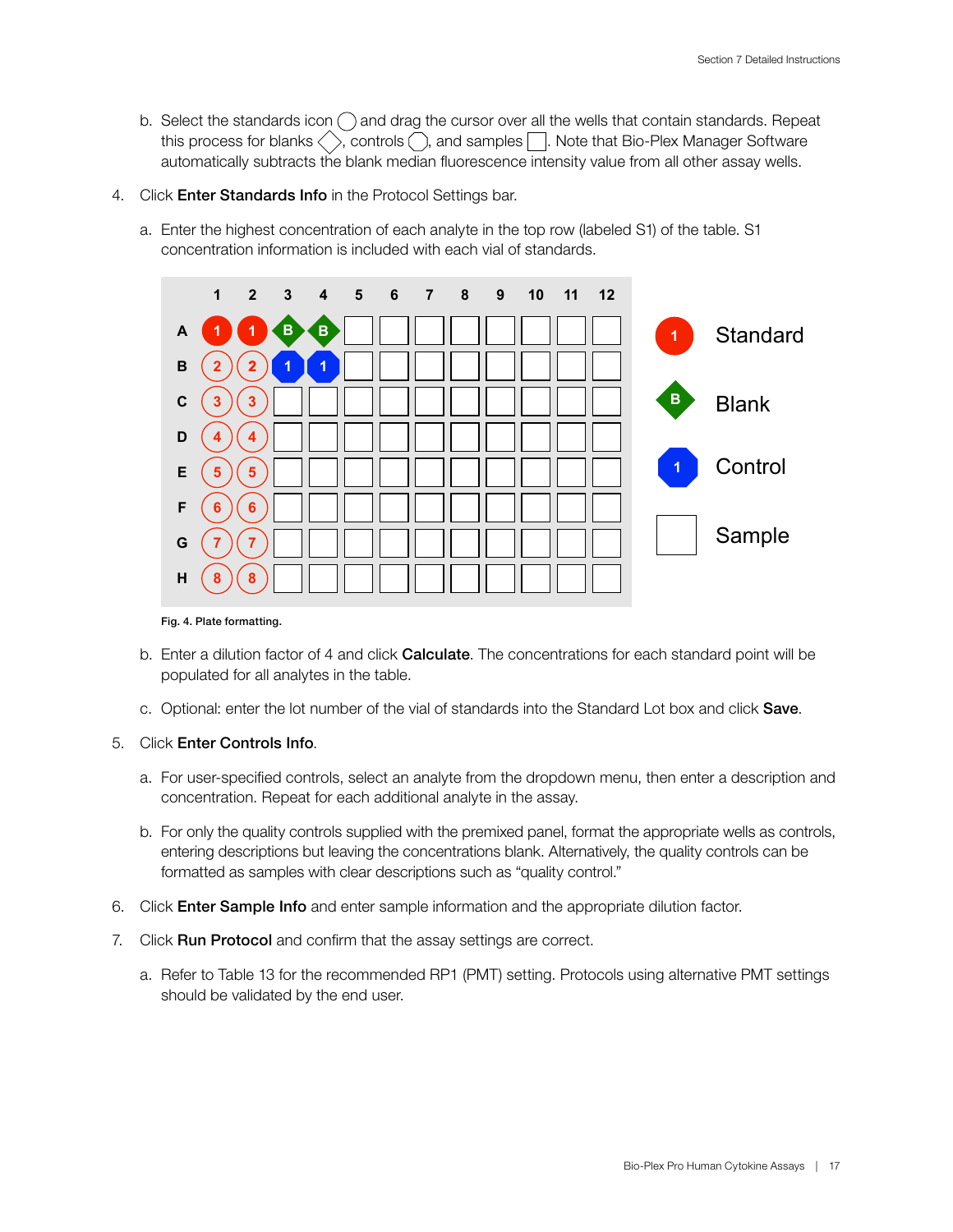b. Confirm that data acquisition is set to 50 beads per region. In Advanced Settings, confirm that the bead map is set to 100 region, the sample size is set to 50 µl, and the doublet discriminator (DD) gates are set to 5,000 (Low) and 25,000 (High). Select Start, name and save the .rbx file, and begin data acquisition. The Run Protocol pop-up screen will appear. Click Eject/Retract to eject the plate carrier.

#### Acquiring the Data

- 1. Shake the assay plate at  $850 \pm 50$  rpm for 30 sec and visually inspect the plate to ensure that the assay wells are filled with buffer. Slowly remove the sealing tape before placing the plate on the plate carrier.
- 2. Click Run Protocol. On the pop-up screen, select Load Plate and click OK to start acquiring data.
- 3. Select Wash Between Plates  $\hat{I}$  after every plate run to reduce the possibility of clogging the instrument.
- 4. If data are acquired from more than one plate, empty the waste bottle and refill the sheath bottle after each plate (if HTF are not present). Select **Wash Between Plates** and follow the instructions. Then repeat the Prepare Protocol and Acquire Data instructions.
- 5. When data acquisition is complete, select **Shut Down**  $\mathcal{L}$  and follow the instructions.

#### Reacquiring the Data

It is possible to acquire data from a well or plate a second time using the Rerun/Recovery mode located below Start in the Run Protocol step. Any previous data will be overwritten.

- 1. Check the wells from which data will be reacquired.
- 2. Aspirate the buffer with the wash method of choice, but do not perform the wash step.
- 3. Add 100 µl of assay buffer to each well. Cover the plate with a new sheet of sealing tape. Shake the plate at 850  $\pm$  50 rpm for 30 sec. Slowly remove the sealing tape before placing the plate on the plate reader.
- 4. Repeat the Acquire Data steps to reacquire data. The data acquired should be similar to those acquired initially; however, the acquisition time will be extended because the wells have fewer beads.

#### Data Analysis

#### **Controls**

If the quality controls were run in the assay plate, open the results (.rbx) file, click Report Table, and locate the control wells. Visually compare the observed concentrations of the control in the Report Table against the lot-specific control ranges shown in the product data sheet.

Note: Expected control ranges are provided for reference and should be used as general guidelines. Actual results may vary for some operators. If the controls do not fall within the expected ranges, please refer to the troubleshooting section for possible causes and solutions.

#### Removing Outliers

Outliers are identified as standard data points that do not meet accuracy or precision requirements and should be considered invalid when performing curve fitting. They should be removed to generate a more accurate standard curve.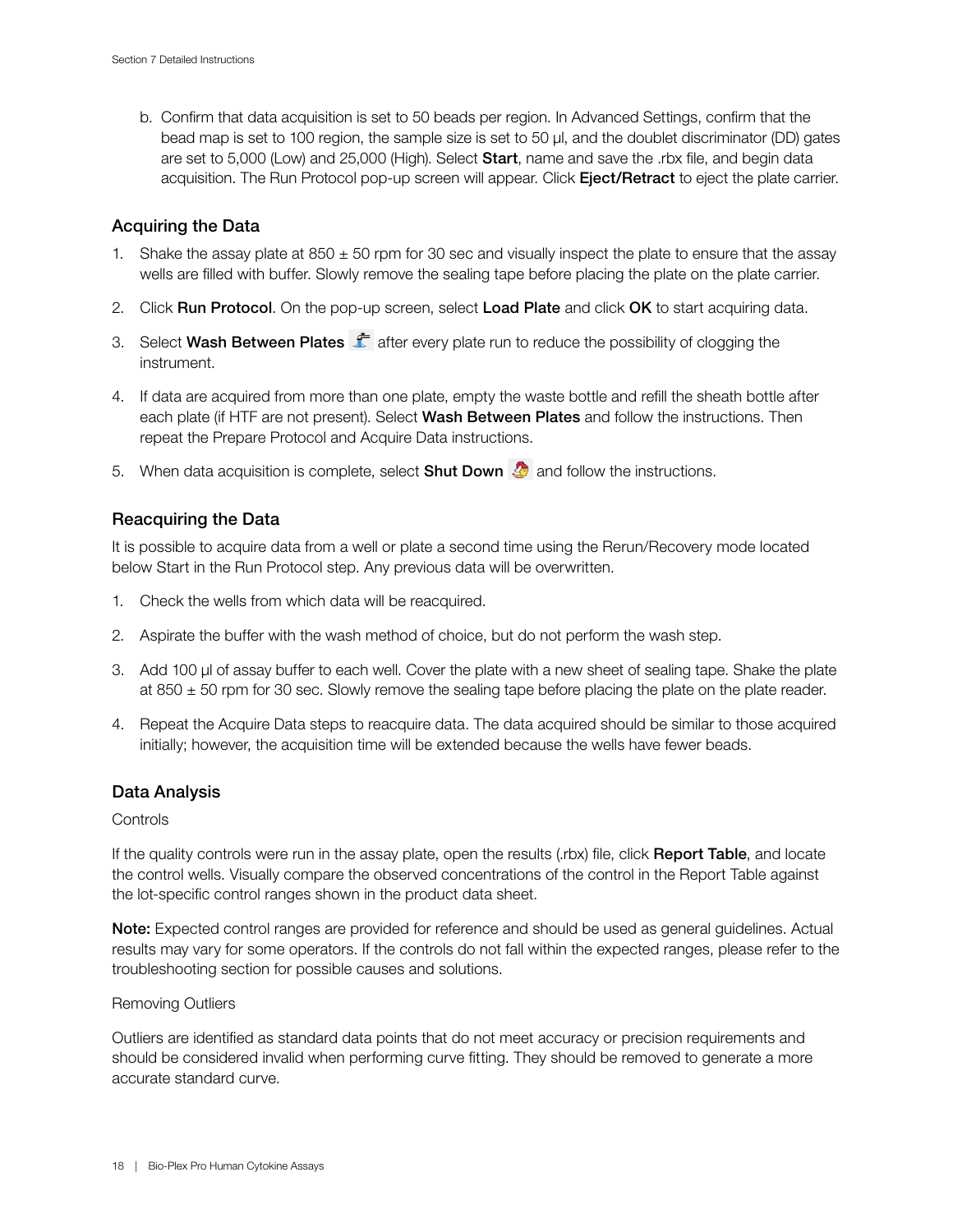In Bio-Plex Manager Software version 6.0 and higher, outliers can be automatically removed by selecting Optimize in the Standard Curve window. In Bio-Plex Manager Software 5.0 and earlier versions, outliers also can be manually selected in the Report Table. Visit online Help to learn more about the standard curve optimizer feature and how outliers are determined.

#### Previous Versions of Bio-Plex Manager Software

For instructions on using previous versions of Bio-Plex Manager Software, please contact Bio-Rad Technical Support.

#### Luminex xPONENT Software

Although guidelines are provided here, consult the xPONENT Software manual for more details. Perform a system initialization with Luminex's calibration and performance verification kit, as directed by Luminex. Select **Batches** to set up the protocol and follow the information under Settings.

Note: The instrument settings described below apply to Luminex 100/200 and FLEXMAP 3D or Bio-Plex 3D instruments. For the Bio-Plex MAGPIX Multiplex Reader, use the default instrument settings.

- 1. Select MagPlex as the bead type for magnetic beads, which automatically sets the DD gates.
- 2. Volume: 50 µl.
- 3. Refer to Table 13 to select the appropriate PMT setting for your instrument.
- 4. Plate name: 96-well plate.
- 5. Analysis type: Quantitative, 5PL Curve Fit.
- 6. Number of standards: 7.

Select **Analytes** to set up the panel.

- 1. Enter pg/ml in the Units field.
- 2. Enter 50 in the Count field.
- 3. Select the bead region and enter the analyte name.
- 4. Click **Apply All** for Units and Count.

#### Select Stds and Ctrls.

1. Enter standard concentrations, lot number, dilution factor, and other information as applicable.

After the assay is complete, select Results, then select Saved Batches.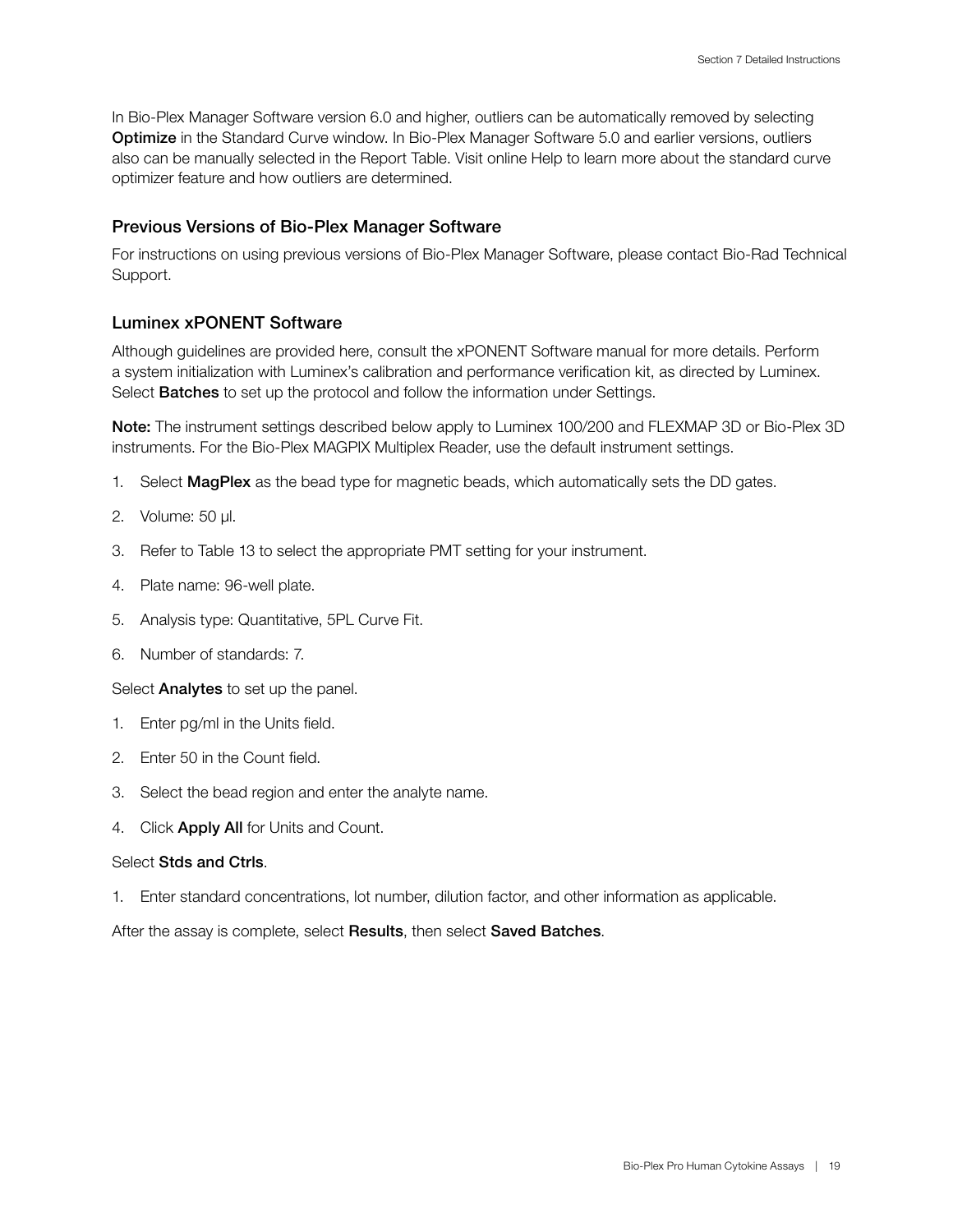# <span id="page-21-0"></span>Section 8 Troubleshooting Guide

This troubleshooting guide addresses problems that may be encountered with Bio-Plex Pro™ Assays. If you experience any of the problems listed below, review the possible causes and solutions provided. Poor assay performance may also be due to the Bio-Plex® Suspension Array Reader. To eliminate this possibility, use the validation kit to determine whether the array reader is functioning properly.

| <b>Problem and Possible Causes</b>                                                       | <b>Possible Solutions</b>                                                                                                                                                                                                                                                 |
|------------------------------------------------------------------------------------------|---------------------------------------------------------------------------------------------------------------------------------------------------------------------------------------------------------------------------------------------------------------------------|
| High Inter-Assay Coefficient of Variation (CV)                                           |                                                                                                                                                                                                                                                                           |
| Standards and controls were not reconstituted<br>consistently between assays             | Incubate the reconstituted standards for 30 min on ice. Always be consistent with the incubation<br>time and temperature                                                                                                                                                  |
| High Intra-Assay CV                                                                      |                                                                                                                                                                                                                                                                           |
| Improper pipetting technique                                                             | Pipet carefully when adding standards, controls, samples, detection antibodies, and streptavidin-<br>PE, especially when using a multichannel pipet. Use a calibrated pipet. Change pipet tip after<br>every volume transfer                                              |
| Reagents and assay components not equilibrated<br>to room temperature prior to pipetting | All reagents and assay components should be equilibrated to room temperature prior to pipetting                                                                                                                                                                           |
| Contamination with wash buffer during wash<br>steps                                      | During the wash steps, be careful not to splash wash buffer from one well to another. Be sure to<br>monitor residual volume after each wash cycle. Ensure that the microplate shaker setting is not<br>too high. Reduce the microplate shaker speed to minimize splashing |
| Slow pipetting of samples and reagents across<br>the plate                               | Sample pipetting across the entire plate should take less than 4 min. Reagent pipetting across<br>the entire plate should take less than 1 min                                                                                                                            |
| Bio-Plex Wash Station: insufficient washing due to<br>clogged pins                       | Clean dispensing pins with the thicker of the two cleaning needles provided with washer. Perform<br>regular rinses to minimize salt buildup                                                                                                                               |
| <b>Low Bead Count</b>                                                                    |                                                                                                                                                                                                                                                                           |
| Miscalculation of bead dilution                                                          | Check your calculations and be careful to add the correct volumes                                                                                                                                                                                                         |
| Beads clumped in multiplex bead stock tube                                               | Vortex for 30 sec at medium speed before aliquoting beads                                                                                                                                                                                                                 |
| Assay plate not shaken enough during incubation<br>steps and prior to reading            | Shake the plate at 850 $\pm$ 50 rpm during incubation steps and for 30 sec immediately before<br>reading the plate                                                                                                                                                        |
| Reader is clogged                                                                        | Refer to the troubleshooting guide in the Bio-Plex 200 System hardware instruction manual<br>(document #10005042)                                                                                                                                                         |
| Incorrect needle height of the reader                                                    | Adjust the needle height to coincide with the plate type provided in the kit                                                                                                                                                                                              |
| Low Signal or Poor Sensitivity                                                           |                                                                                                                                                                                                                                                                           |
| Standards reconstituted incorrectly                                                      | Follow the standard preparation instructions carefully                                                                                                                                                                                                                    |
| Detection antibody or streptavidin-PE diluted<br>incorrectly                             | Check your calculations and be careful to add the correct volumes                                                                                                                                                                                                         |
| <b>High Background Signal</b>                                                            |                                                                                                                                                                                                                                                                           |
| Incorrect buffer was used (for example, assay<br>buffer used to dilute standards)        | Use standard diluent to dilute standards and as a reagent blank                                                                                                                                                                                                           |
| Accidentally spiked blank wells                                                          | Do not add any antigens to the blank wells                                                                                                                                                                                                                                |
| Detection antibodies or streptavidin-PE incubated<br>too long                            | Follow the procedure incubation time precisely                                                                                                                                                                                                                            |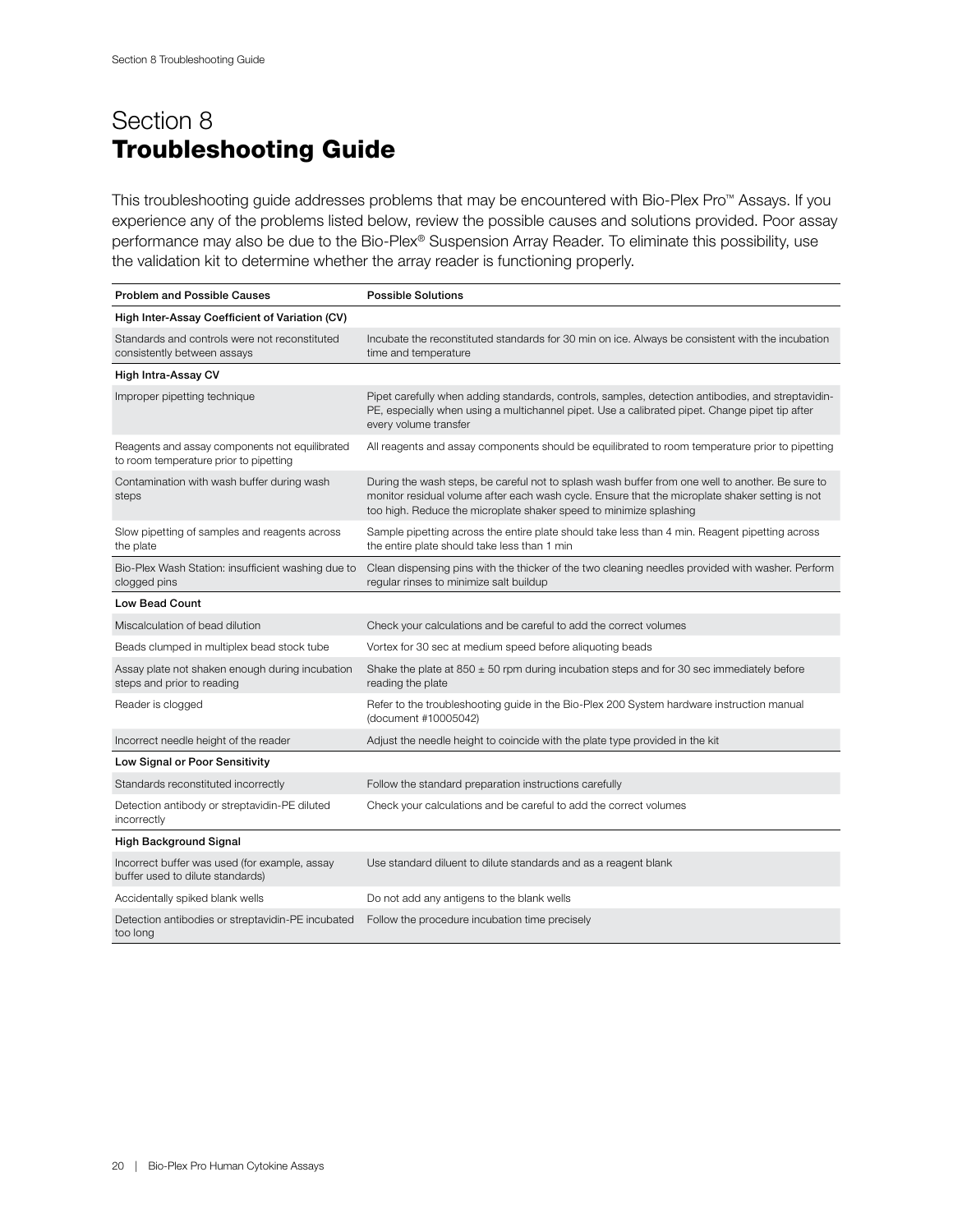| <b>Problem and Possible Causes</b>                        | <b>Possible Solutions</b>                                                                                                                                                                                                                                                                               |
|-----------------------------------------------------------|---------------------------------------------------------------------------------------------------------------------------------------------------------------------------------------------------------------------------------------------------------------------------------------------------------|
| Poor Recovery                                             |                                                                                                                                                                                                                                                                                                         |
| Expired Bio-Plex reagents were used                       | Check that reagents have not expired. Use new or nonexpired components                                                                                                                                                                                                                                  |
| Incorrect amounts of components were added                | Check your calculations and be careful to add the correct volumes                                                                                                                                                                                                                                       |
| Microplate shaker set to an incorrect speed               | Check the microplate shaker speed and use the recommended setting. Setting the speed too<br>high may cause splashing and contamination. Setting the speed too low may cause low assay<br>signal and false plateau or saturation at the high end of standard curves. Use the recommended<br>plate shaker |
| Quality controls do not fall within expected ranges       | Make sure that the control vial is reconstituted at the same time as standards and in the same<br>standard diluent HB. Incubate for precisely 30 min                                                                                                                                                    |
| Improper pipetting technique                              | Pipet carefully when adding standards, samples, detection antibodies, and streptavidin-PE,<br>especially when using a multichannel pipet. Use a calibrated pipet. Change pipet tip after every<br>volume transfer                                                                                       |
| <b>Impact of Sample Matrix</b>                            |                                                                                                                                                                                                                                                                                                         |
| Poor precision in serum and plasma sample<br>measurements | Check whether any interfering components, additives, or gel from separators were introduced<br>into the samples. Avoid using hemolyzed and heavily lipemic samples. Remove visible particulate<br>in samples by centrifugation. Avoid multiple freeze-thaw cycles of samples                            |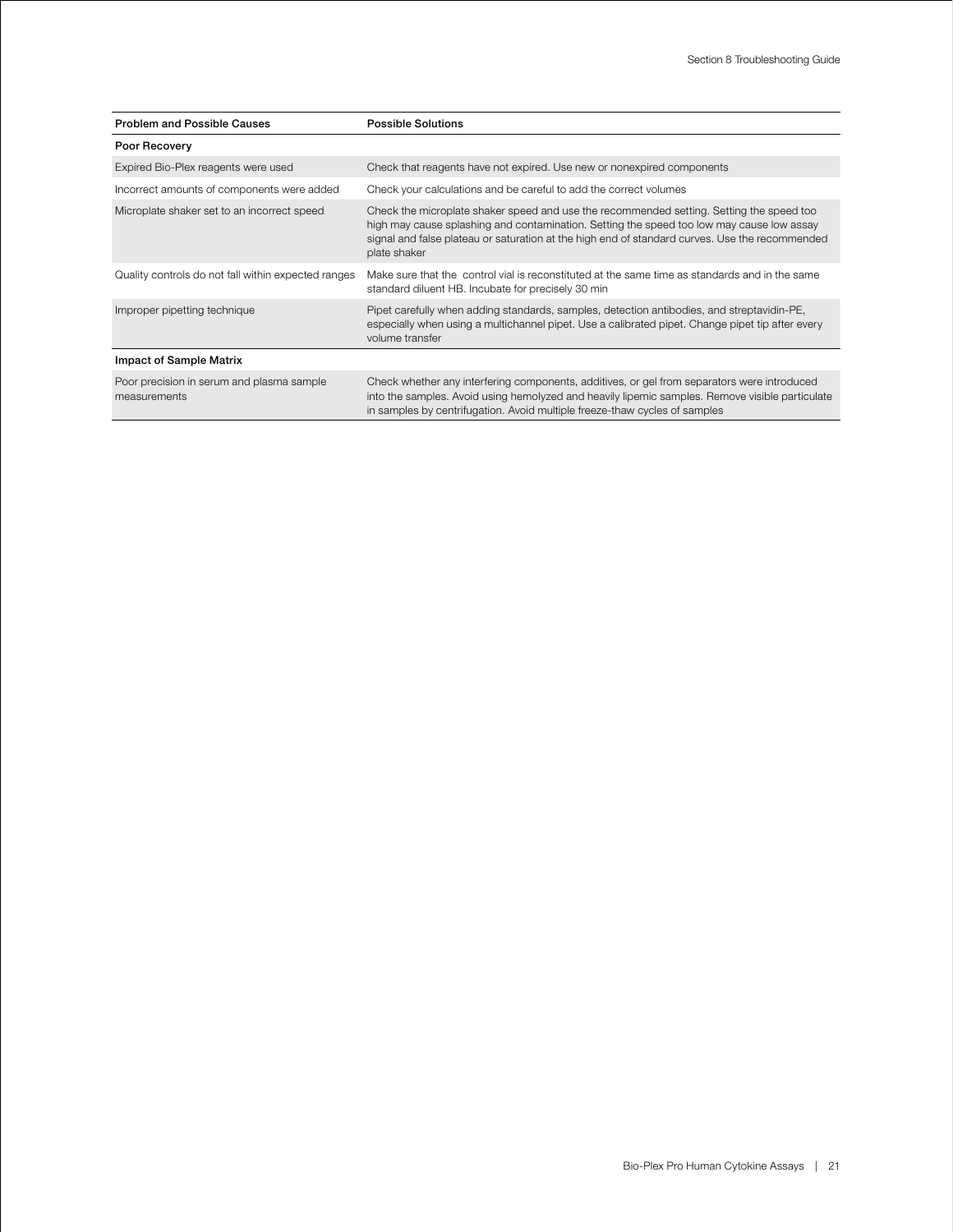# <span id="page-23-0"></span>Section 9 Plate Layout Template

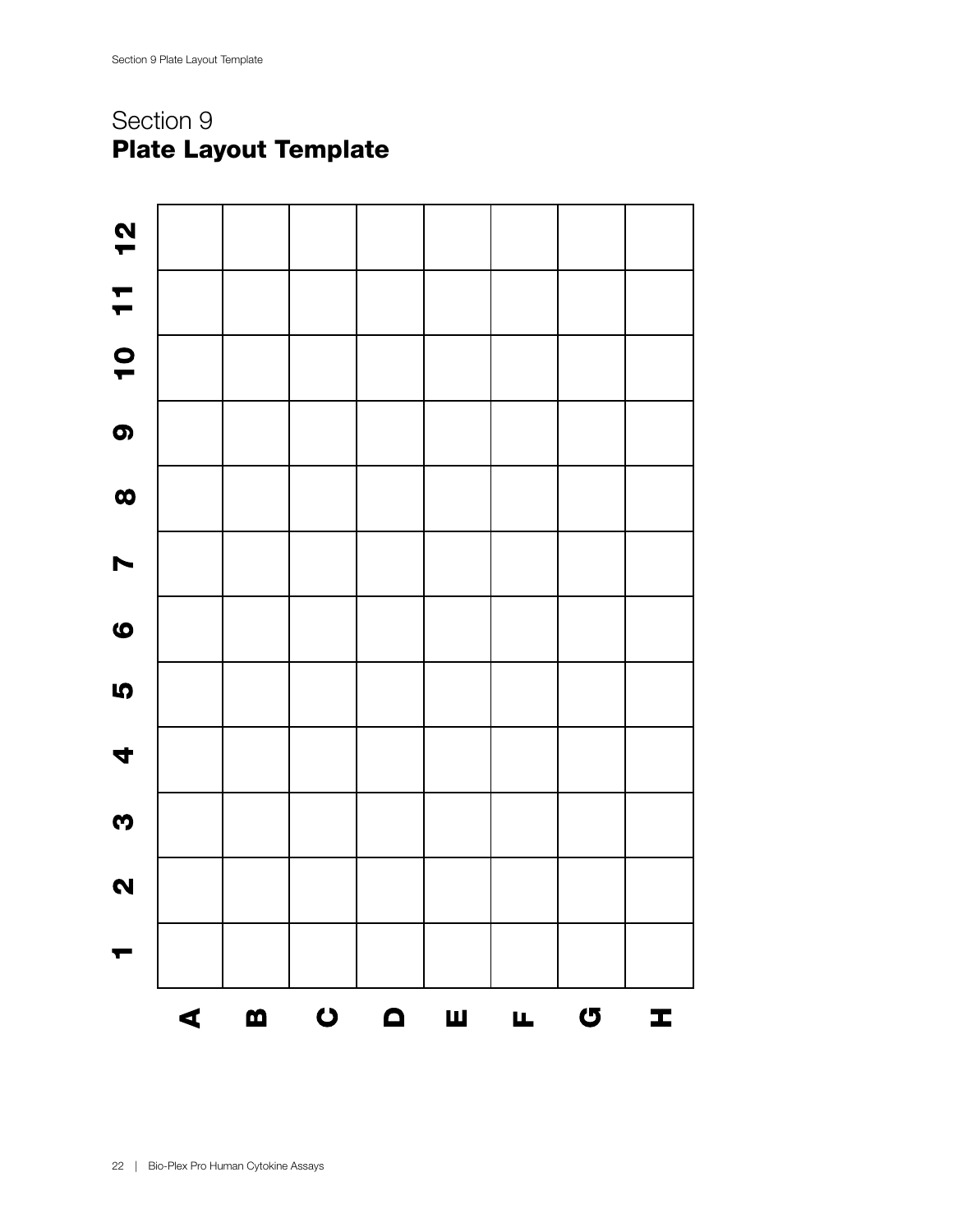# <span id="page-24-0"></span>Section 10 Safety Considerations

Eye protection and gloves are recommended when using these products. Consult the safety data sheet for additional information. Bio-Plex Pro™ assays contain components of animal origin. These assays should be handled as if capable of transmitting infectious agents. Use universal precautions. These components should be handled at Biosafety Level 2 containment as defined by the U.S. government publication, Biosafety in Microbiological and Biomedical Laboratories (U.S. Department of Health and Human Services, Centers for Disease Control and Prevention, 1999).

# Section 11 Ordering Information

| Catalog #              | Description                                               |                                                                                      |                   |  |
|------------------------|-----------------------------------------------------------|--------------------------------------------------------------------------------------|-------------------|--|
|                        | <b>Premixed Multiplex Assay Panel</b>                     |                                                                                      |                   |  |
| 12007283               |                                                           | Bio-Plex Pro <sup>™</sup> Human Cytokine Screening Panel, 48-plex, 1 x 96-well plate |                   |  |
|                        | <b>Other Components and Accessories</b>                   |                                                                                      |                   |  |
| 171304090M             |                                                           | Bio-Plex Pro Reagent Kit VIII, 1 x 96-well plate                                     |                   |  |
| 12005846               | Bio-Plex Pro Cytokine Reagent Kit III, 10 x 96-well plate |                                                                                      |                   |  |
| 12007919               |                                                           | Bio-Plex Pro Human Cytokine Screening Panel Standards, 1 x 96-well plate             |                   |  |
| 12007920               |                                                           | Bio-Plex Pro Human Cytokine Screening Panel Standards, 50 pack                       |                   |  |
| <b>Singleplex Sets</b> |                                                           |                                                                                      |                   |  |
| Catalog #              | Description                                               | Catalog#                                                                             | Description       |  |
| 171B6006M              | <b>CTACK Set</b>                                          | 171B5012M                                                                            | IL-13 Set         |  |
| 171B5015M              | Fotaxin Set                                               | 171B5013M                                                                            | IL-15 Set         |  |
| 171B5016M              | <b>Basic FGF Set</b>                                      | 171B6005M                                                                            | IL-16 Set         |  |
| 171B5017M              | G-CSF Set                                                 | 171B5014M                                                                            | IL-17A Set        |  |
| 171B5018M              | <b>GM-CSF Set</b>                                         | 171B5020M                                                                            | IP-10 Set         |  |
| 171B6007M              | GRO-a Set                                                 | 171B6011M                                                                            | LIF Set           |  |
| 171B6008M              | <b>HGF Set</b>                                            | 171B5021M                                                                            | MCP-1 (MCAF) Set  |  |
| 171B6009M              | ICAM-1 Set                                                | 171B6012M                                                                            | MCP-3 Set         |  |
| 171B6010M              | $IFN-α2 Set$                                              | 171B6013M                                                                            | M-CSF Set         |  |
| 171B5019M              | IFN-y Set                                                 | 171B6014M                                                                            | MIF Set           |  |
| 171B6001M              | IL-1a Set                                                 | 171B6015M                                                                            | MIG Set           |  |
| 171B5001M              | IL-1B Set                                                 | 171B5022M                                                                            | $MIP-10$ Set      |  |
| 171B5002M              | IL-1RA Set                                                | 171B5023M                                                                            | MIP-1B Set        |  |
| 171B5003M              | IL-2 Set                                                  | 171B6016M                                                                            | <b>B-NGF Set</b>  |  |
| 171B6002M              | IL-2Ra Set                                                | 171B5024M                                                                            | PDGF-BB Set       |  |
| 171B6003M              | IL-3 Set                                                  | 171B5025M                                                                            | <b>RANTES Set</b> |  |
| 171B5004M              | IL-4 Set                                                  | 171B6017M                                                                            | <b>SCF Set</b>    |  |
| 171B5005M              | IL-5 Set                                                  | 171B6018M                                                                            | SCGF-B            |  |
| 171B5006M              | IL-6 Set                                                  | 171B6019M                                                                            | SDF-1a Set        |  |
| 171B5007M              | IL-7 Set                                                  | 171B5026M                                                                            | TNF-a Set         |  |
| 171B5008M              | IL-8 Set                                                  | 171B6020M                                                                            | TNF-ß Set         |  |
| 171B5009M              | IL-9 Set                                                  | 171B6021M                                                                            | <b>TRAIL Set</b>  |  |
| 171B5010M              | IL-10 Set                                                 | 171B6022M                                                                            | VCAM-1 Set        |  |
| 171B5011M              | IL-12 (p70) Set                                           | 171B5027M                                                                            | VEGF-A Set        |  |
| 171B6004M              | IL-12 (p40) Set                                           |                                                                                      |                   |  |

Bio-Plex Manager™ Software, wash buffer, Bio-Plex Pro Flat Bottom Plates, and streptavidin-PE are also available individually.